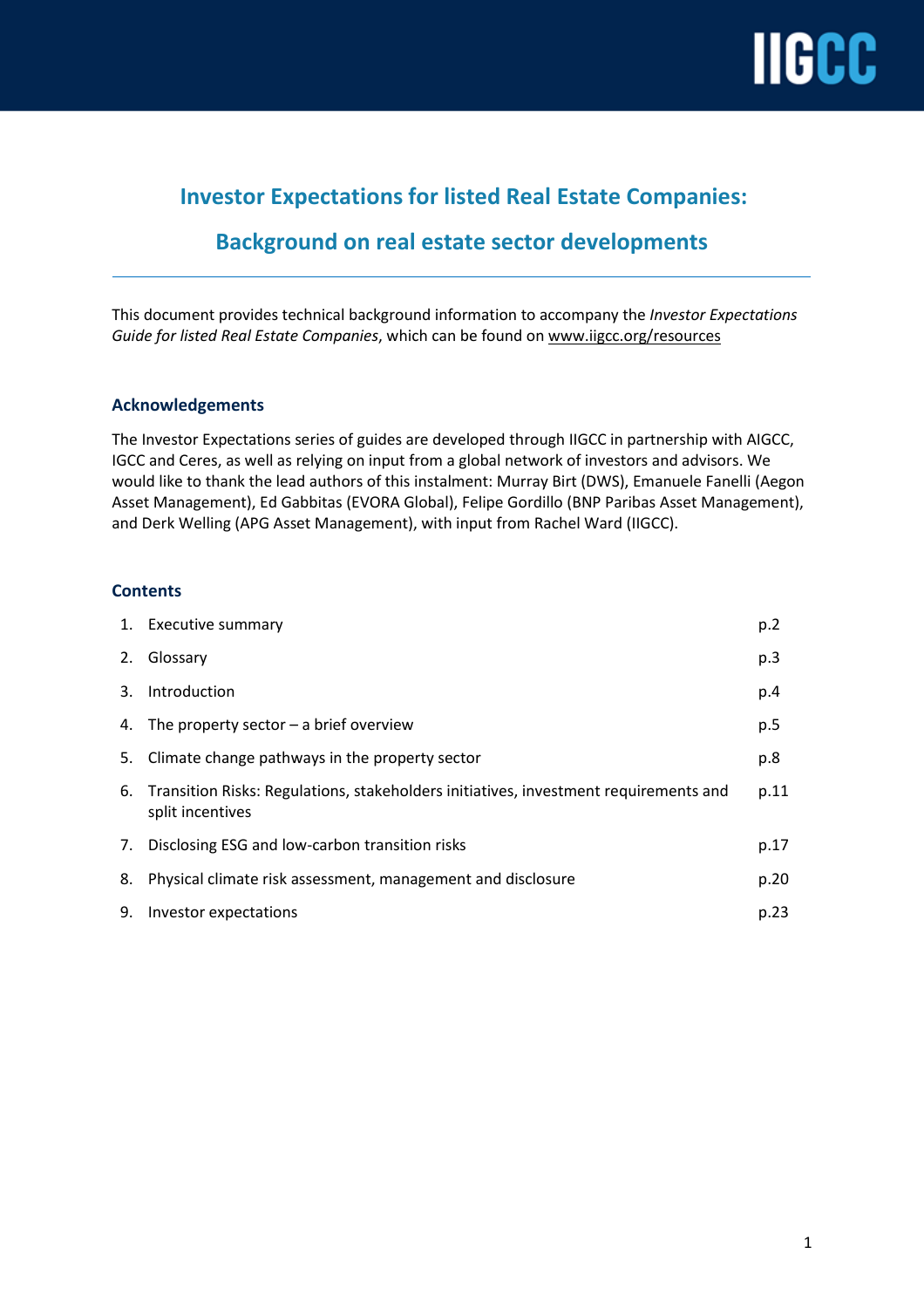## **1. Executive Summary**

This document is a background paper on real estate sector developments, complementing the shorter *Investor Expectations for Listed Real Estate Companies* which aims to underpin investor engagement and voting with the boards and management of real estate companies.

Overview:

• The real estate sector is responsible for more than a third of total global greenhouse gas (GHG) emissions. The sector has therefore been an increasingly important focus of climate-related regulation. It is also acutely exposed to both the physical and transitional risks of climate change.

Climate change pathways:

- Predictions of significant increases in both densification and total floor area of real estate over the coming decades requires the industry to decouple growth with GHG emissions. The use of data with targeted actions, should be integral for real estate companies to demonstrate to their investors that they are reducing emissions and climate risks.
- For instance, the CRREM<sup>1</sup> initiative concluded that the EU real estate sector will need to decarbonize by 91% by 2050 in order to align with the 1.5-degree Scenario. Pathways will be developed by February 2020.

Policy landscape and disclosures:

- An increasing number and strength of regulations, policies and market led initiatives aim to accelerate decarbonisation by property companies. This materializes into a transition risk and obsolescence risks for property owners. Would this be desirable for investors? What is the evaluation/ is it efficient or not what are the new trends in terms of content?
- Green building certification schemes are used by real estate companies to demonstrate the green credentials of assets in their portfolio. But with over 200 different rating schemes it has become difficult to arrive at aggregated comparable figures. However, less than 20% of global institutional real estate (by floor space) is certified. The largest certification schemes in the market can play a role in helping the market to combat climate change provided that investors share their expectations with companies. The number of reporting standards is limited. GRESB is most commonly used reporting standard in the listed real estate industry.

Physical risk assessment, management and disclosure:

• Physical climate impacts are already impacting real estate assets. A growing but still small number of real estate companies and investors are using a variety of tools and GRESB's Resilience Module to start assessing and disclosing their risks and management efforts. All companies will likely face stronger investor expectations and disclosure regulations such as adopting insurance sector type metrics of 1 in 100 year value at risk from physical impacts.

Key recommendations:

 $\overline{a}$ 

• Building on the TCFD, we recommend a set expectations and questions for investors to use within their engagement meetings with real estate company board members and sustainability experts.

<sup>1</sup> CRREM 201[9 https://www.crrem.eu/stranding-risk-carbon/](https://www.crrem.eu/stranding-risk-carbon/)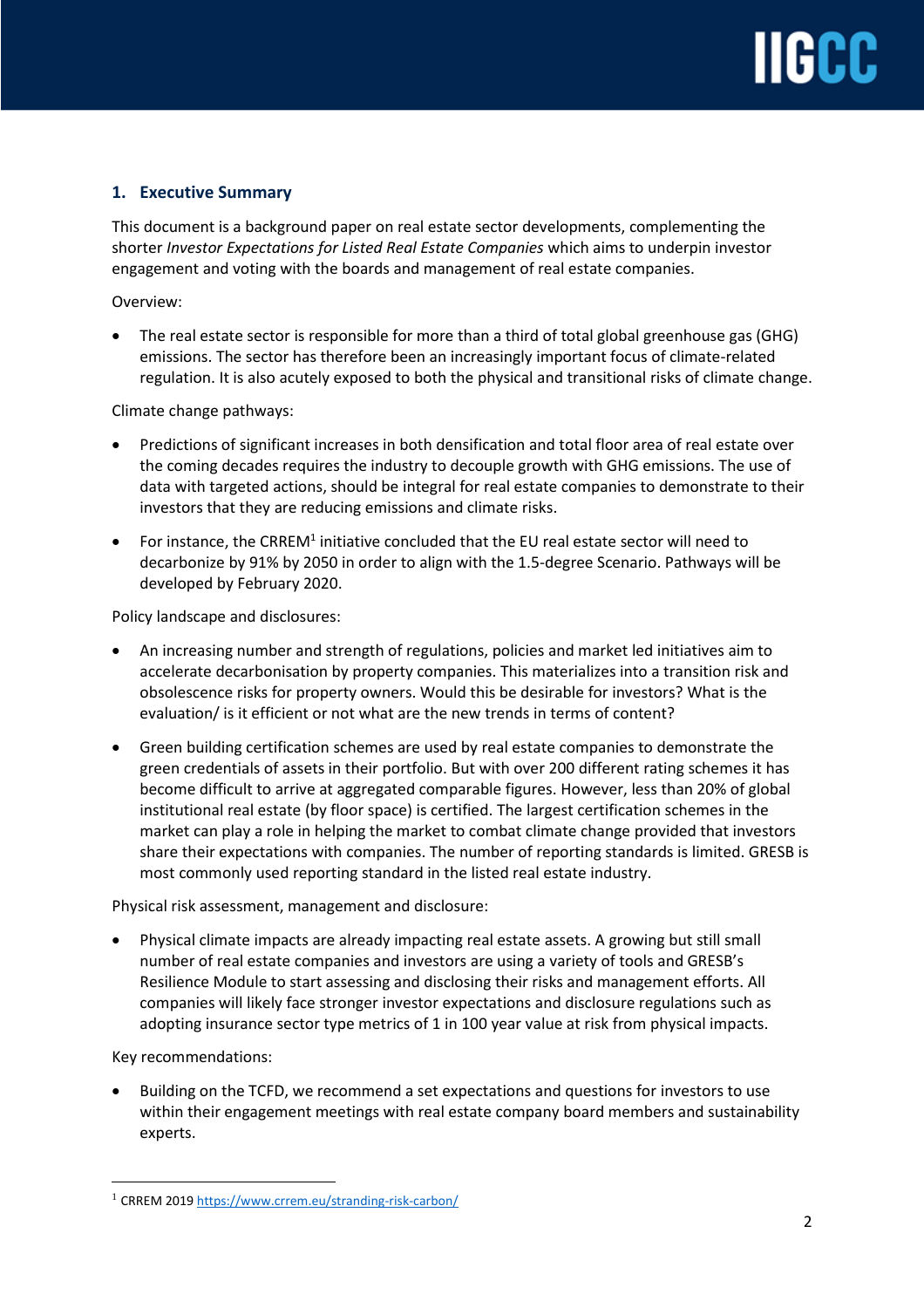

## **2. Glossary**

| <b>BRE</b>                  | <b>Building Research Establishment</b>                                                                                                                                                                                                                                                                                |
|-----------------------------|-----------------------------------------------------------------------------------------------------------------------------------------------------------------------------------------------------------------------------------------------------------------------------------------------------------------------|
| <b>BREEAM</b>               | Building Research Establishment Environmental Assessment Method                                                                                                                                                                                                                                                       |
| CapEx                       | Capital expenditure                                                                                                                                                                                                                                                                                                   |
| CO <sub>2</sub>             | Carbon dioxide                                                                                                                                                                                                                                                                                                        |
| COP21                       | 21st Conference of the Parties, where the Paris Agreement was achieved                                                                                                                                                                                                                                                |
| EBRD                        | European Bank for Reconstruction and Development                                                                                                                                                                                                                                                                      |
| <b>EPRA</b>                 | European Public Real Estate Association                                                                                                                                                                                                                                                                               |
| ESG                         | Environmental, social and governance                                                                                                                                                                                                                                                                                  |
| EU                          | European Union                                                                                                                                                                                                                                                                                                        |
| <b>GCA</b>                  | <b>Global Commission on Adaptation</b>                                                                                                                                                                                                                                                                                |
| <b>GHG</b>                  | Greenhouse gas                                                                                                                                                                                                                                                                                                        |
| <b>GRESB</b>                | Non-profit initiative assessing and benchmarking ESG performance of real estate<br>assets, providing standardized and validated data to capital markets                                                                                                                                                               |
| <b>GRI</b>                  | Membership organisation for real estate and infrastructure companies                                                                                                                                                                                                                                                  |
| GtCO <sub>2e</sub>          | Gigatons of equivalent carbon dioxide                                                                                                                                                                                                                                                                                 |
| IEA                         | <b>International Energy Agency</b>                                                                                                                                                                                                                                                                                    |
| <b>IIRC</b>                 | International Integrated Reporting Council                                                                                                                                                                                                                                                                            |
| LEED                        | Leadership in Energy and Environmental Design, a green building rating program                                                                                                                                                                                                                                        |
| <b>NDC</b>                  | Nationally Determined Contribution, a domestic climate change mitigation and<br>adaptation plan pledged to the Paris Agreement by a national Government                                                                                                                                                               |
| <b>PRI</b>                  | Principles for Responsible Investment                                                                                                                                                                                                                                                                                 |
| <b>REIT</b>                 | Real estate investment trust                                                                                                                                                                                                                                                                                          |
| Scope<br>1/2/3<br>emissions | Scope 1: direct emissions from an organisation's activities, or under their control.<br>Scope 2: indirect emissions from electricity purchased and used by the organisation.<br>Scope 3: all other indirect emissions from activities of the organisation, occurring<br>from sources that they do not own or control. |
| <b>TCFD</b>                 | <b>Taskforce on Climate-related Financial Disclosures</b>                                                                                                                                                                                                                                                             |
| UN                          | <b>United Nations</b>                                                                                                                                                                                                                                                                                                 |
| <b>UNEP</b>                 | <b>UN Environment Programme</b>                                                                                                                                                                                                                                                                                       |
| <b>WBCSD</b>                | World Business Council For Sustainable Development                                                                                                                                                                                                                                                                    |
| <b>WGBC</b>                 | World Green Building Council                                                                                                                                                                                                                                                                                          |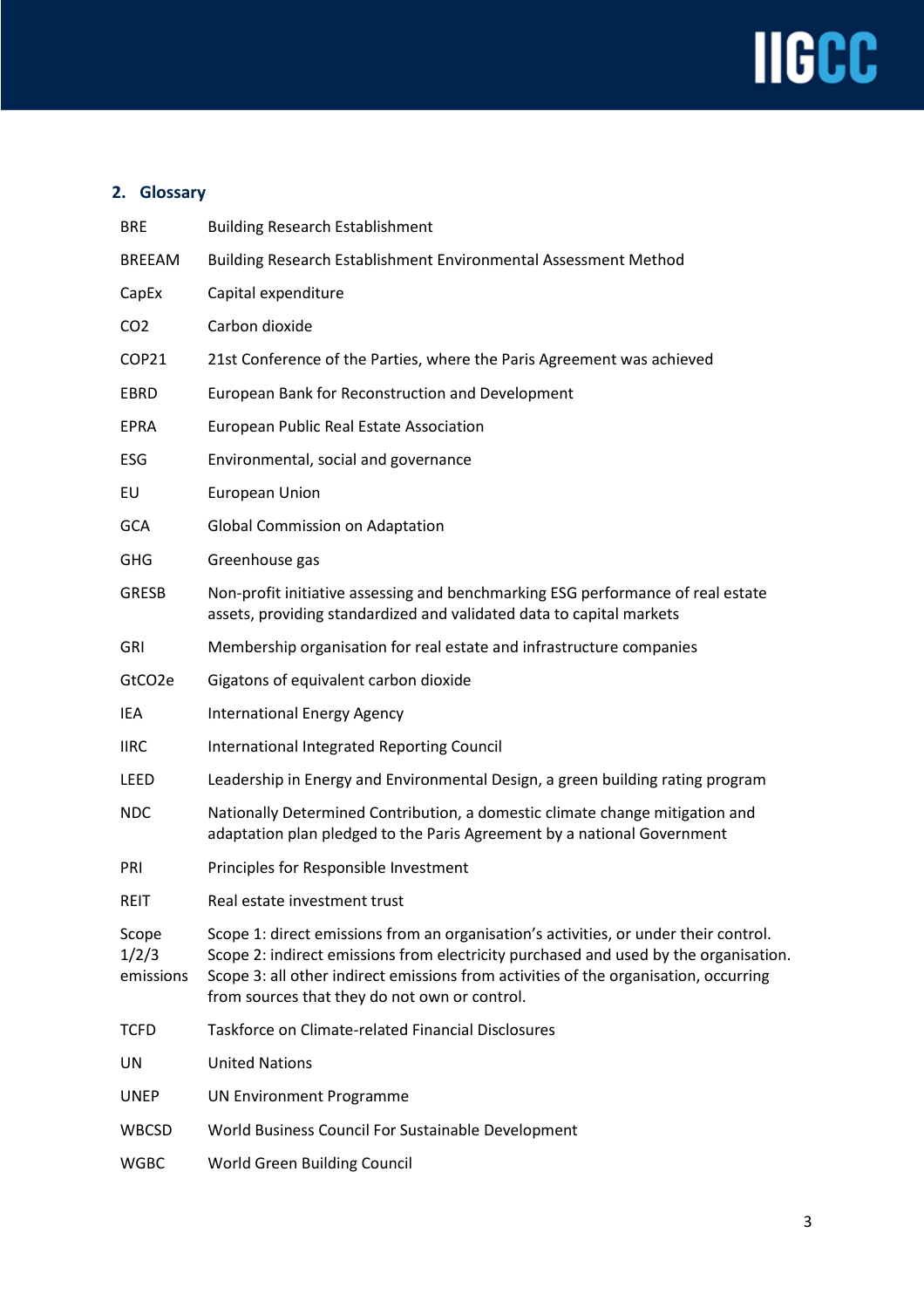## **IIGCC**

## **3. Introduction**

The historic achievement of the Paris Agreement in 2015 was strongly welcomed by institutional investors, in recognition of the significant impact that climate change will have on holdings, portfolios and asset values in the short, medium and long term. The national commitments which underpin the Paris Agreement, as well as its over-arching goal to limit global temperature rises to well below 2°C, imply a need for a low-carbon and climate-resilient transition across all sectors. Investors are acutely aware of the need to understand and manage these transition and physical risks, as well as look to exploit the many opportunities presented by new climate-friendly technologies, business models and markets.

The real estate sector is of particular concern, given its significant contribution to global emissions as well as it representing trillions of dollars of market capitalisation. In parallel, investors also recognise the role of real estate from a social and economic viewpoint, and the unique challenges facing the sector in terms of both mitigating and adapting to climate change. Given that business and capital allocation decisions being made now will determine the future sustainability and profitability of the sector, investors will look to the Boards and management of major real estate companies to ensure that these decisions are in the long-term interests of their investors.

This first Investor Expectations Guide for Listed Real Estate Companies therefore aims to underpin investor engagement and voting with the Boards and management of real estate companies. It seeks to set out the background information and key questions to allow for constructive engagement, in order for investors to fully understand how companies in this sector are governing and managing the risks and opportunities associated with a 1.5°C trajectory. This guide sets out investor expectations for company climate strategies, drawing from and building on the recommendations of the Financial Stability Board's Taskforce on Climate-Related Financial Disclosures (TCFD)<sup>2</sup>.

This is one of a number guides produced by IIGCC members to support productive engagement with investee companies across sectors including oil and gas, automotive, electric utilities, mining, steel, construction materials and investor expectations on corporate lobbying<sup>3</sup>.

<sup>&</sup>lt;sup>2</sup> TCFD (2017), Recommendations of the Task Force on Climate related Financial Disclosure,  $\frac{https://www.fsb$ [tcfd.org/publications/final-recommendations-report/](https://www.fsb-tcfd.org/publications/final-recommendations-report/)

<sup>&</sup>lt;sup>3</sup> IIGCC (2019), Resources[, https://www.iigcc.org/resources/](https://www.iigcc.org/resources/)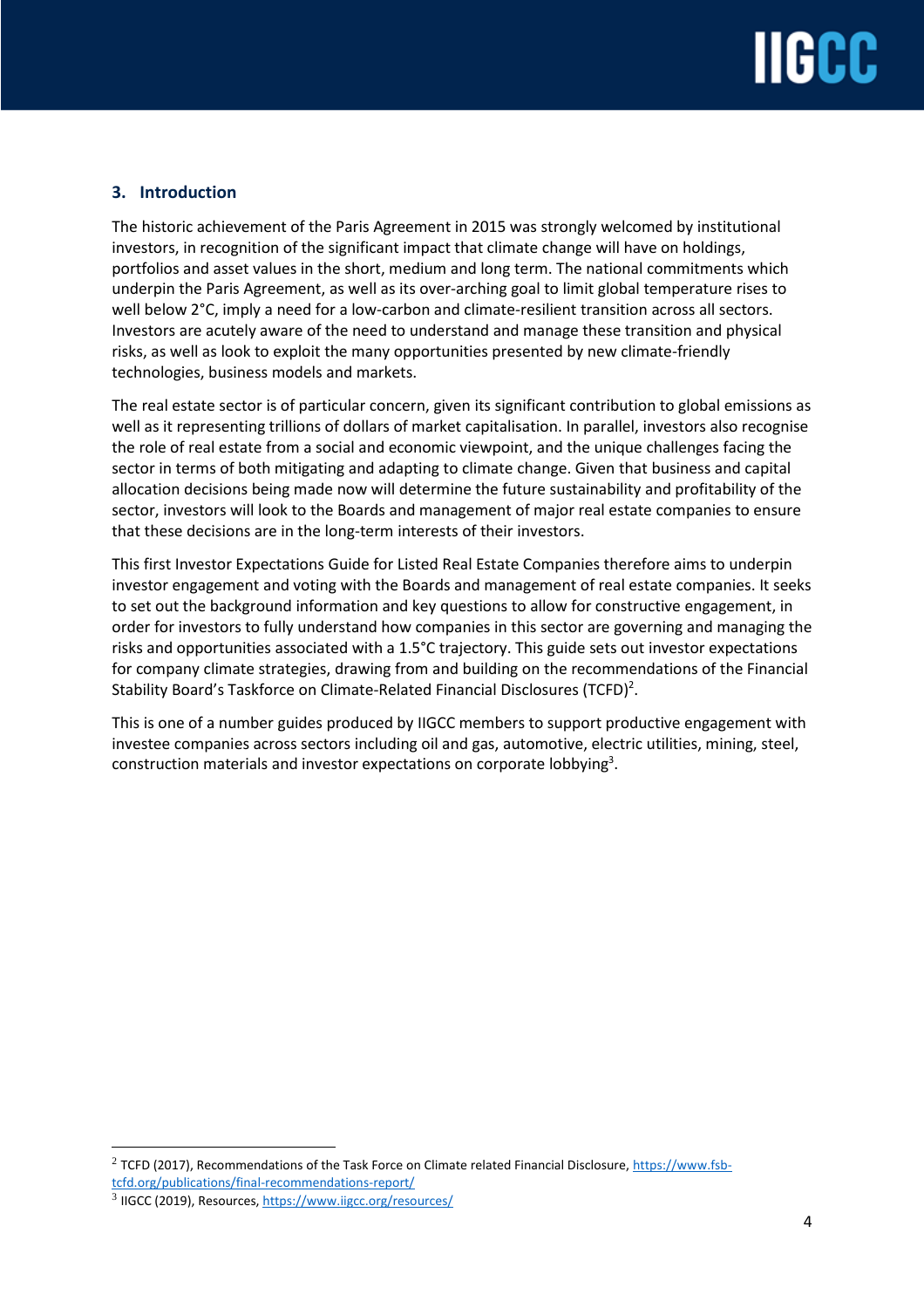## **4. The property sector – an overview**

The world is now urbanized and the growth of city dwelling is a trend that is set to continue. The UN estimates that half the world's population currently lives within urban areas and this will reach two thirds of the global population by 2050; an increase of 2.5 billion people. Close to 90% of the increase will take place in Asia and Africa, however it is notable that European urbanisation is expected to rise from 80% to 87% by 2050, representing an additional 35 million city dwellers (Europe's largest city, London, has a population of approximately 8 million).

The growth will create demand for real estate within cities with a predicted 66% increase in floor space by 2050; a welcome marker to some investors in an increasingly uncertain global economy. However, as cities account for 60-80%<sup>4</sup> of global energy consumption, growth cannot continue unabated if the mandatory energy efficiency and carbon reduction targets, existing at both national and local level in some jurisdictions are to be met.

### a. Greenhouse gas emissions trends

Despite commitment to tackle climate change at COP21, global greenhouse gas (GHG) emissions continue on an upward trend, jumping to an all-time high in 2018<sup>5</sup>.

Good practice, however, has been seen in some regions<sup>6</sup>. For example, in Europe, GHG emissions were down 22% in 2017 from 1990 levels and by 13% in the US from a peak in 2005. However, the reverse has been seen in the emerging economies of Asia and Africa. The real estate sector accounts for more than a third of global final energy use and nearly 40% of GHG emissions<sup>7</sup>. The EU funded CRREM<sup>8</sup> initiative concluded that the EU real estate sector will need to decarbonize by 91% by 2050 in order to align with the 1.5-degree Scenario. Carbon reduction requirements for developing economies may differ.

Not only is real estate a significant contributor to climate change, it is also a sector that is highly exposed to the risks of climate change; both physical and transitional. One estimate is that 35% of REIT properties globally are geographically exposed to climate hazards, including inland flooding (17%), typhoons or hurricanes (12%), and coastal flooding and sea-level rise (6%)<sup>9</sup>.

A key challenge for energy efficiency investments in commercial buildings is that investment decisions are often based on short-term time horizons and there can be a split incentive between the owner and the occupier – meaning the occupant, not the owner, usually pays the energy bills, reducing the direct financial incentive for building owners to undertake renovation works. However, as carbon and energy efficiency regulations tighten, there is also an opportunity for building owners to act to demonstrate that their assets are on course for a  $1.5\degree$ C compliant pathway.

<sup>4</sup> European Commission ( ) [https://ec.europa.eu/clima/policies/international/paris\\_protocol/cities\\_en](https://ec.europa.eu/clima/policies/international/paris_protocol/cities_en)

<sup>&</sup>lt;sup>5</sup> Global Carbon Project (2019) <https://www.globalcarbonproject.org/carbonbudget/>

<sup>6</sup> IEA (2019) <https://www.iea.org/statistics/co2emissions/>

<sup>7</sup> IEA (2018 )Global Alliance for Buildings and Construction Status Report

<sup>8</sup> CRREM 2019 <https://www.crrem.eu/stranding-risk-carbon/>

<sup>9</sup> Four Twenty Seven and GeoPhy October (2018), [http://427mt.com/wp-](http://427mt.com/wp-content/uploads/2018/10/ClimateRiskRealEstateBottomLine_427GeoPhy_Oct2018-4.pdf)

[content/uploads/2018/10/ClimateRiskRealEstateBottomLine\\_427GeoPhy\\_Oct2018-4.pdf](http://427mt.com/wp-content/uploads/2018/10/ClimateRiskRealEstateBottomLine_427GeoPhy_Oct2018-4.pdf)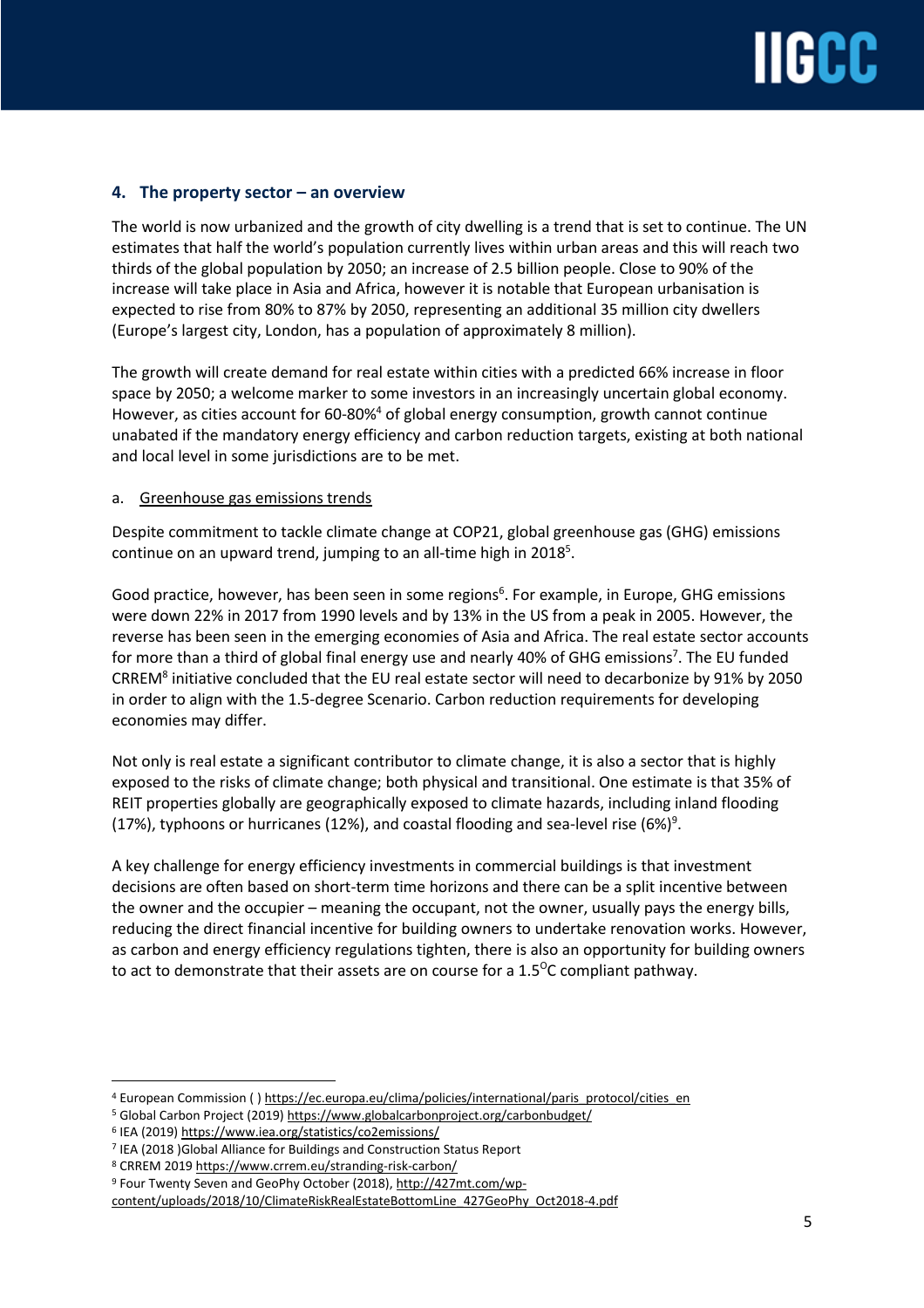# IGC

### b. Smart meter technologies and monitoring

A fundamental requirement for meeting a  $1.5^{\circ}$ C compliant pathway is the need for real estate companies to understand current levels of building performance, from an energy and carbon perspective, and to then set, implement and monitor long term-carbon reduction strategies for their assets. Data is central to success.

The appetite, availability and, crucially, affordability of data is greater than ever. Where applied correctly, data plays a pivotal role in delivering benefits such as:

- Reduced costs and improved energy efficiency
- Demonstrable improvement in carbon emissions
- Improved resilience of building services
- Compliance with current and future legislation
- Improved productivity and health and wellbeing of building occupiers
- Improved marketability of the property

Energy meters are in place, at some level, for most buildings; however, the infrastructure to easily extract data for building analytics and performance improvement is fragmented and missing in many markets.

To this end, the European Commission set up the Smart Grids Taskforce<sup>10</sup> in 2009 to help drive forward a goal to replace 80% of electricity meters (both household and commercial) with smart meters by 2020; current progress forecasts coverage of 72% for electricity and 40% for gas meter by 2020<sup>11</sup>. In addition to policy drivers, market responses for improved metering infrastructure have also been seen through initiatives such as GRESB, BREEAM and LEED providing higher performance scores to assets and portfolios with increased coverage of smart meters.

### c. Buildings data to enhance climate change mitigation and energy efficiency

The value of building data is only beginning to be realised, and utilised, by the industry. Innovation is helping to slice through the complexity of data analytics and the trend is moving from a position of retrospective descriptions (what did happen), towards diagnostics (why it happened), predictive (what will happen) and ultimately prescriptive (what should happen).

The use of algorithms and machine learning to optimise performance will undoubtedly increase, and there are a number of exciting examples of PropTech<sup>12</sup> property technologies. While leading edge innovation is necessary, it is also important to state that getting the basics right should not be forgotten; significant savings can often be achieved, at no additional cost, through aligning building operation with occupant needs and following good practice guidance.

Investors should expect increasingly stringent requirements to disclose climate change mitigation strategies, risks, opportunities and impacts through frameworks including TCFD, GRESB and EU

<sup>&</sup>lt;sup>10</sup> European Commission (September 2014), [https://ec.europa.eu/energy/en/topics/market-and-consumers/smart-grids](https://ec.europa.eu/energy/en/topics/market-and-consumers/smart-grids-and-meters/smart-grids-task-force)[and-meters/smart-grids-task-force](https://ec.europa.eu/energy/en/topics/market-and-consumers/smart-grids-and-meters/smart-grids-task-force) 

<sup>11</sup> <https://ec.europa.eu/energy/en/topics/market-and-consumers/smart-grids-and-meters>

<sup>&</sup>lt;sup>12</sup> European Commission (July 2014), Part of a wider digital transformation in the property industry, PropTech considers the technological and mentality change of the real estate sector to attitudes, movements and transactions involving both buildings and cities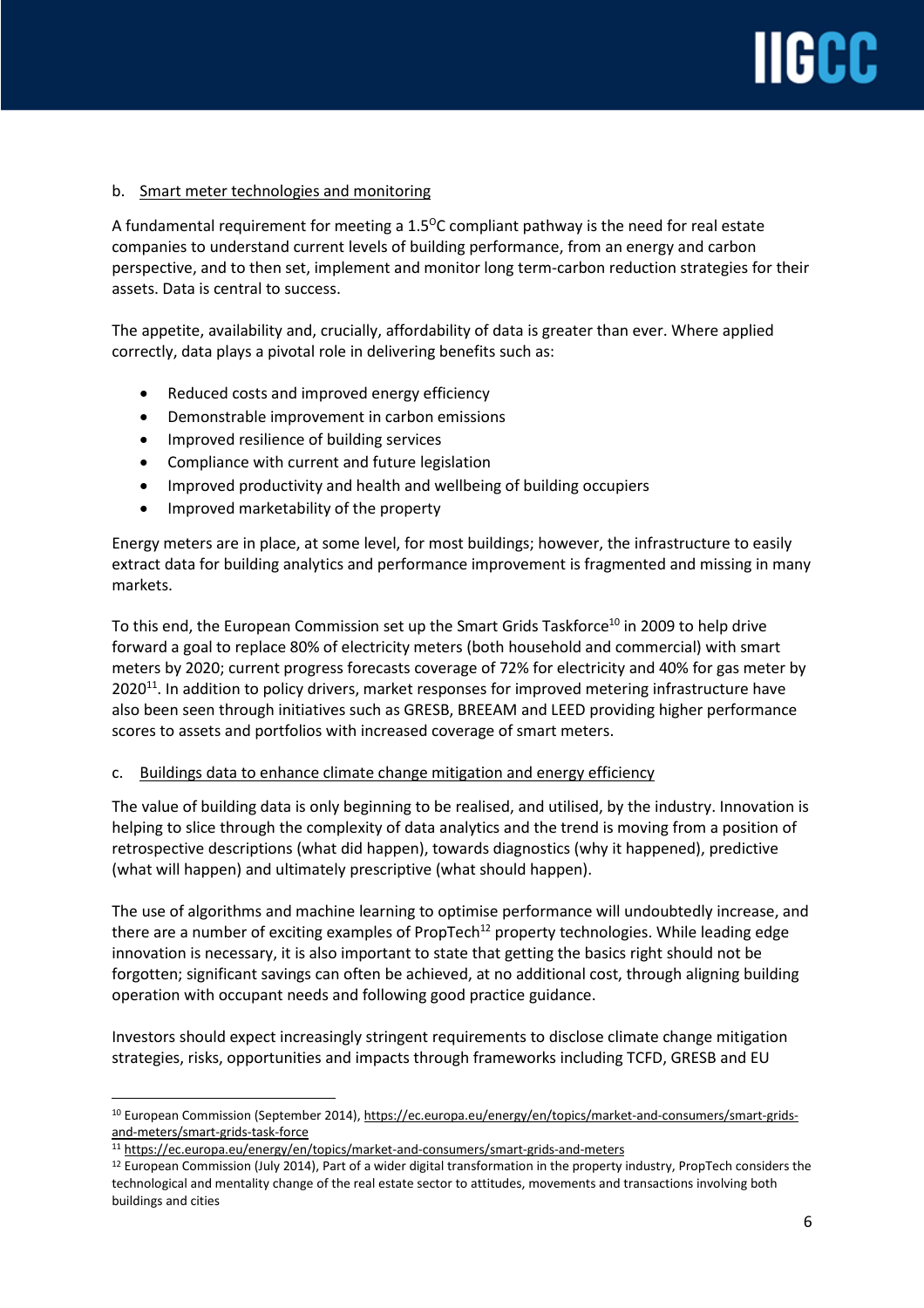

disclosure rules for asset managers $^{\text{13}}$ . Leaders in this field are expected to benefit from first mover advantage, whereas others may see costs increase by 0.25%-2% depending on their ESG capabilities, with margins likely to come under pressure $^{14}$ .

The logical next step from smart meters and sensors is the creation of smart buildings, where data is used to deliver optimal performance – ideally via autonomous processes. However, this evolution requires the industry to think about the solution as a whole, and will require buildings to draw on a mix of solutions including on-site renewables, energy storage, demand and frequency response technologies.

<sup>13</sup> European Commission (March 2019), [http://europa.eu/rapid/press-release\\_IP-19-1571\\_en.htm](http://europa.eu/rapid/press-release_IP-19-1571_en.htm)

<sup>14</sup> IPE (March 2019), [https://www.ipe.com/news/asset-managers/moodys-eu-disclosure-rules-could-benefit-asset](https://www.ipe.com/news/asset-managers/moodys-eu-disclosure-rules-could-benefit-asset-manager-esg-leaders/www.ipe.com/news/asset-managers/moodys-eu-disclosure-rules-could-benefit-asset-manager-esg-leaders/10030083.fullarticle)[manager-esg-leaders/](https://www.ipe.com/news/asset-managers/moodys-eu-disclosure-rules-could-benefit-asset-manager-esg-leaders/www.ipe.com/news/asset-managers/moodys-eu-disclosure-rules-could-benefit-asset-manager-esg-leaders/10030083.fullarticle)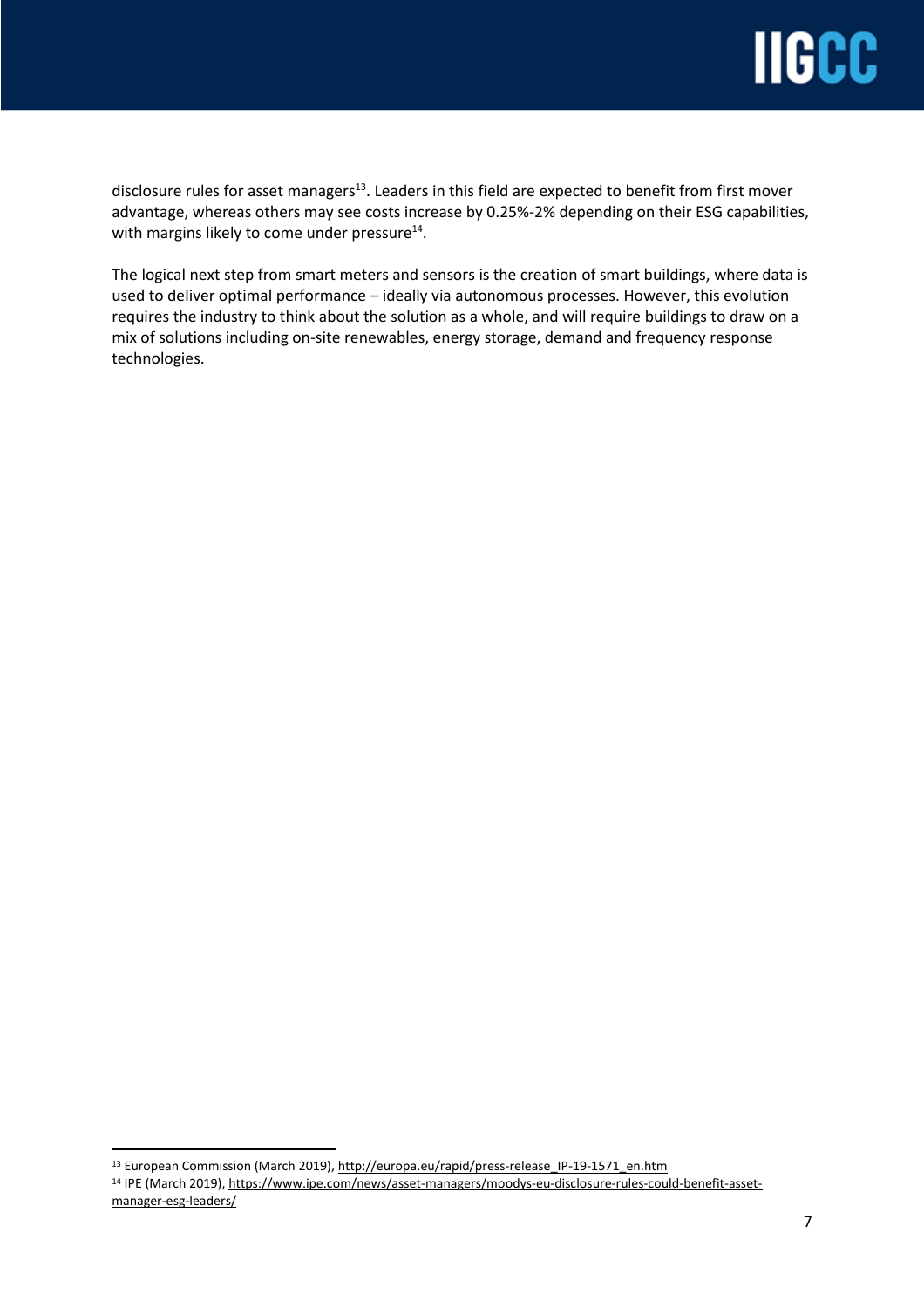## **5. Climate change pathways in the property sector**

## a. A well below 2°C scenario for the property sector

The greenhouse gas (GHG) emissions from the real estate sector account for more than a third of total global final energy use – growing by 5% since 2010 as growth in floor area and population has exceeded an 11% improvement in energy efficiency – and nearly 40% of GHG emissions<sup>15</sup>. With the International Energy Agency (IEA) predicting a further 60% growth in floor area by 2040, this trend is likely to continue<sup>16</sup>. While annual greenhouse gas emissions have stabilised at around 9.5 GtCO2e<sup>17</sup>, following a 2-degree compliant pathway would require greenhouse gas reductions of 35-80% by  $2050^{18}$  - or some 3.3 to 7.6 GtCO2e.

GHG emissions in the real estate sector come from two sources: direct energy consumption (scope 1 and 2) and emissions embodied in building materials and relating to tenant-procured energy (scope 3). Globally it is estimated that 72% of building sector emissions are the result of energy use and 28% are from materials<sup>19</sup>. As a result, most measures aiming at reducing GHG emissions are based on the reduction of energy consumption given the control that the sector actors have on demand.

The CRREM<sup>20</sup> initiative concluded that the EU real estate sector will need to decarbonize by 91% by 2050 in order to align with the 1.5°C scenario (significantly more effort than the IPCC's estimation of a 35-80% emissions reduction to achieve the 2°C scenario). CRREM has since expanded into an international initiative developing pathways for use by all institutional real estate markets globally, including residential assets.

The substantial reduction required to achieve a 2-degree pathway has different implications for developed and emerging economies. The real estate sector in developed markets consists mostly of existing buildings, while the focus in developing economies is on new building construction.

In developed economies, the emissions resulting from the construction are already present as much of the building stock already exists. For example, the UK Green Building Council estimates that 80% of the buildings in use in 2050 have already been constructed<sup>21</sup>. In this situation the opportunity for greenhouse gas reduction is through improving buildings' operational performance and retrofitting the existing building stock to be more energy efficient through increased insulation, energy-efficient appliances, increased reliance on renewable energy, and improved energy management practices. However given the costs involved in retrofitting, the ease with which costs can be passed on to consumers will be crucial in determining the pace at which this trend can proceed.

In emerging and developing markets, the building stock is rapidly expanding. This presents two opportunities to reduce emissions. First, emissions from future energy consumption can be minimised by energy efficient design and construction, as well as by electrification of buildings. This can partially be achieved through improving and enforcing efficiency standards at the regulatory

 $\overline{a}$ <sup>15</sup> International Energy Agency (2018), Global Alliance for Buildings and Construction *Global Status Report*

<sup>16</sup> International Energy Agency, Feb 2019 "Energy Efficiency: Buildings" [www.iea.org/topics/energyefficiency/buildings/](http://www.iea.org/topics/energyefficiency/buildings/)

<sup>17</sup> International Energy Agency (2018), Global Alliance for Buildings and Construction *Global Status Report*

<sup>18</sup> IPCC "Summary for Policymakers" *Climate Change 2014: Mitigation of Climate Change. Contribution of Working Group III to the Fifth Assessment Report of the Intergovernmental Panel on Climate Change* (2014)

<sup>&</sup>lt;sup>19</sup> Architecture2030 "Why the Building Sector?" [https://architecture2030.org/buildings\\_problem\\_why/](https://architecture2030.org/buildings_problem_why/) (accessed Feb 2019)

<sup>20</sup> CRREM (2019) <https://www.crrem.eu/stranding-risk-carbon/>

<sup>&</sup>lt;sup>21</sup> UK GBC (Feb 2019), "Climate Change" <https://www.ukgbc.org/climate-change/>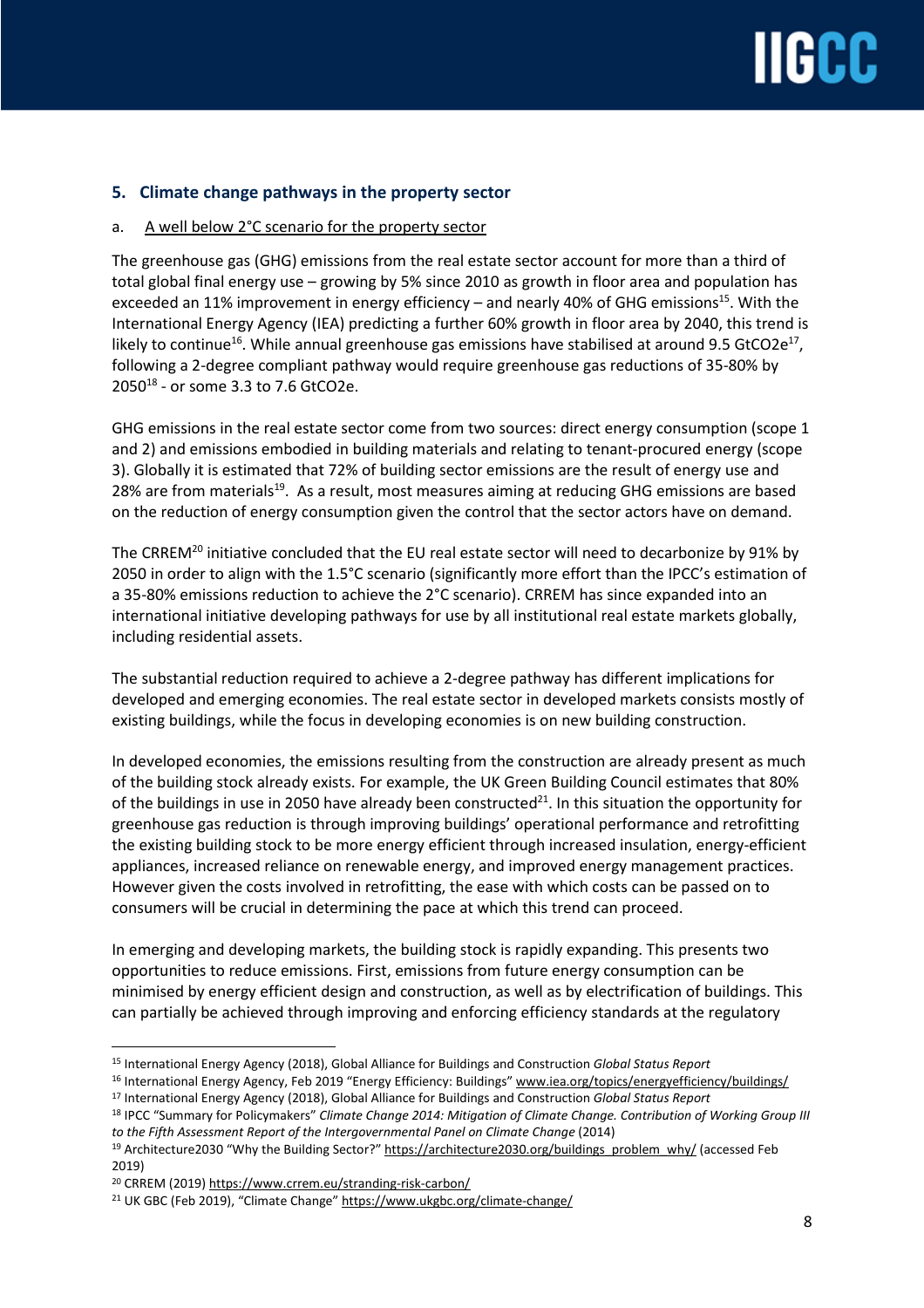level. For instance, India has formally adopted International energy codes, but enforcement is weak<sup>22</sup>.

Second, the embedded carbon can be minimised by the smart use of materials, selection of low carbon building materials, reuse of buildings rather than demolition and new construction, and improvements in carbon efficiency by component manufacturers.

## b. Impact of enhanced building envelopes, materials and technology

These construction and retrofitting ambitions need to be balanced with the cost-effectiveness of sustainable materials, renewable energy and energy efficient appliances.

The falling costs of renewable energy promises to help drive a cost-efficient transition, but digitalisation in the energy market might prove to be even more of a disruptive factor via the use of smart meters, improved data collection and demand response. As grid efficiency increases, by regulating better both the demand and supply sides, the costs of energy will keep falling and possible economies of scales will increase. This is, however, conditional on certain dynamics in the power sector, and therefore, largely outside the control of actors in the property sector. Instead, the focus is on reducing the overall energy demand – which, in combination with GHG emissions reductions in energy production, will align to a below 2-degree scenario.

The energy demand in the property sector is divided into a handful of end-uses, many of which are closely related to each other. The regulation of space temperature, lighting, and appliances, constitute most of this end-use, and the technology needed to achieve the potential reduction is largely available already.



Notes: Energy intensity is final energy per unit floor area. Appliances and other includes household appliances (e.g. refrigerators, washers and televisions), smaller plug loads (e.g. laptops, phones and electronics) and other services equipment.

### *Figure 1: Global building final energy use and change in intensity, 2010-17<sup>23</sup>*

**Heating and cooling -** More than half of a buildings' energy use is the result of demand for space and water heating and cooling. Renovating building envelope to decouple interior and exterior temperatures and lower demand for space conditioning will play a critical role in achieving GHG reductions.

<sup>&</sup>lt;sup>22</sup> PNNL 2014 [https://www.pnnl.gov/main/publications/external/technical\\_reports/PNNL-23217.pdf](https://www.pnnl.gov/main/publications/external/technical_reports/PNNL-23217.pdf)

<sup>23</sup> International Energy Agency for the Global Alliance for Buildings and Construction *2018 Global Status Report* (2018)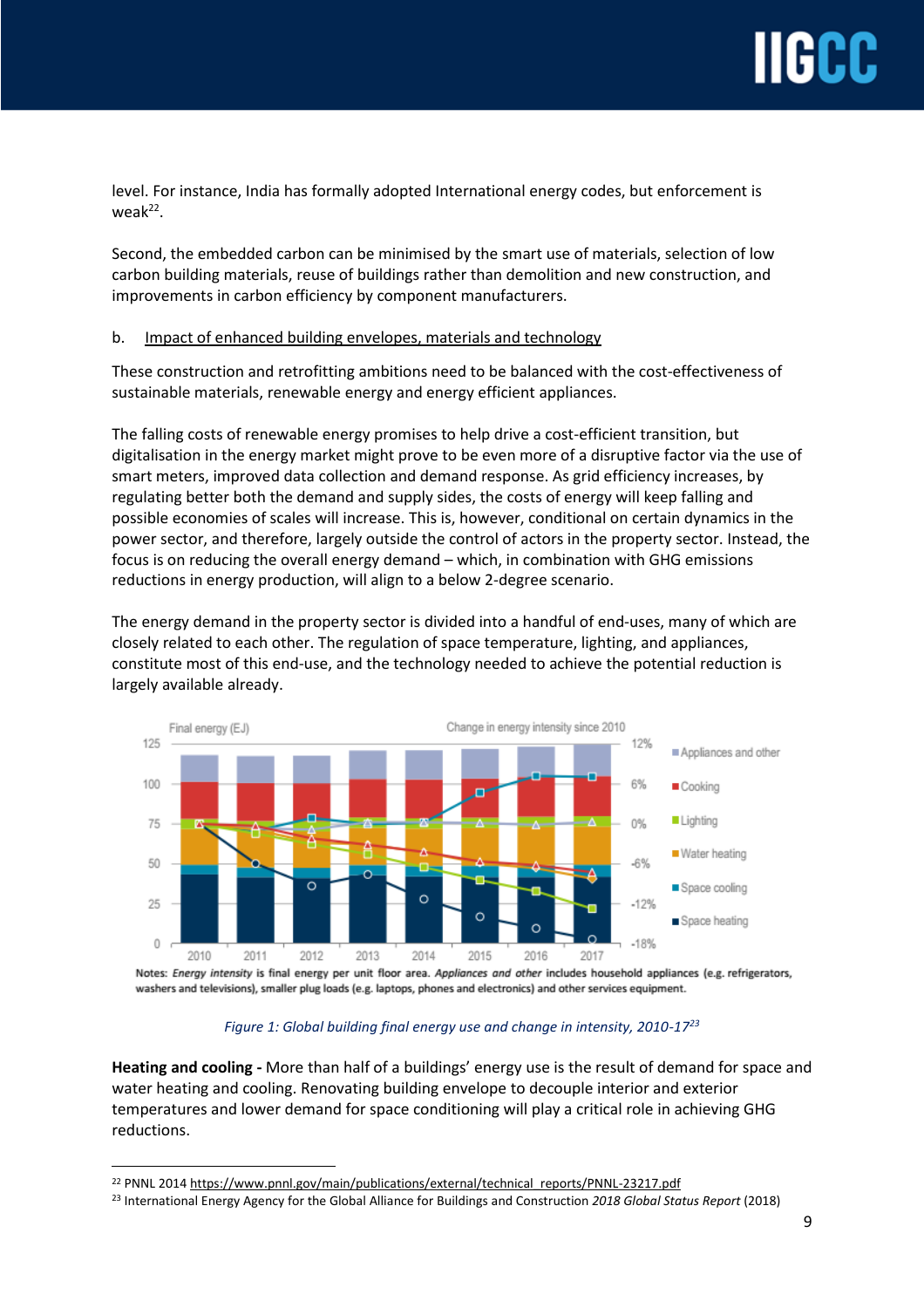

Choice of heat source and corresponding technology developments can also help achieve energy efficiency improvements. In particular, the efficiency of space heating technology can vary greatly; for example, in the United States the minimum regulated efficiency for a natural gas furnace is 75% though over a quarter of 2017 sales were ENERGY STAR compliant, meaning they have an efficiency of at least 90%<sup>24</sup>. Divergence from fossil fuel derived energy sources, such as natural gas, in favour of electrified heating systems also enables building operators to purchase energy from renewable sources.

Energy demand from space cooling will become even more relevant over the next decades as the building stock in emerging economies keep expanding. In the period between 2010 and 2017, the energy use for space cooling increased by 71% in China and by 42% in India, as living standards and temperatures keep climbing. Improved energy efficiency globally, along with a stable cooling energy consumption in developed markets, would offset the increasing demand in emerging markets.

**Lighting -** Lighting energy is an important end use of energy in real estate, particularly in commercial buildings. It is also an example of where technological development can yield the most drastic changes in energy consumption patterns. For example LED lighting, whose energy consumption is significantly lower than traditional incandescent lighting, accounted for more than 33% of global residential lighting sales in 2017.

**Appliances** - A considerable opportunity for energy savings also lies with appliances. For instance, the IEA estimates that \$20 billion could have been saved if everyone had purchased the top 10% most efficient refrigerators<sup>25</sup>. However this end-use relies particularly on investments by the consumer, rather than by sector actors.

From an investor's perspective, it is sensible to focus on the renovation of envelopes to increase thermal efficiency and decrease demand for space cooling and heating as there is growing empirical evidence that energy efficiency building and retrofitting prove to be profitable in the long term through the addition of a premium to rents and asset prices<sup>26</sup>. While requiring larger up-front investments than updating appliances or lighting, this investment will have long-lasting consequences for a building's energy performance and drive the emissions reductions required to meet a 2-degree climate scenario.

<sup>24</sup> Energy Star (2018), *ENERGY STAR Unit Shipment and Market Penetration Report 2017 Summary* <sup>25</sup> International Energy Agency (2018), "Energy Efficiency 2018: Analysis and outlooks to 2040" <https://www.iea.org/efficiency2018/>

<sup>26</sup> Eichholtz, P., Kok, N. & Quigley, J.M. (2013). The economics of green building. *The review of Economics and Statistics*, *95*(1).; Deng, Y., & Wu, J. (2014). Economic returns to residential green building investment: The developers' perspective. *Regional Science and Urban Economics*, *47*.; Chegut, A., Eichholtz, P., & Kok, N. (2014). Supply, demand and the value of green buildings. *Urban Studies*, *51*(1), 22-43.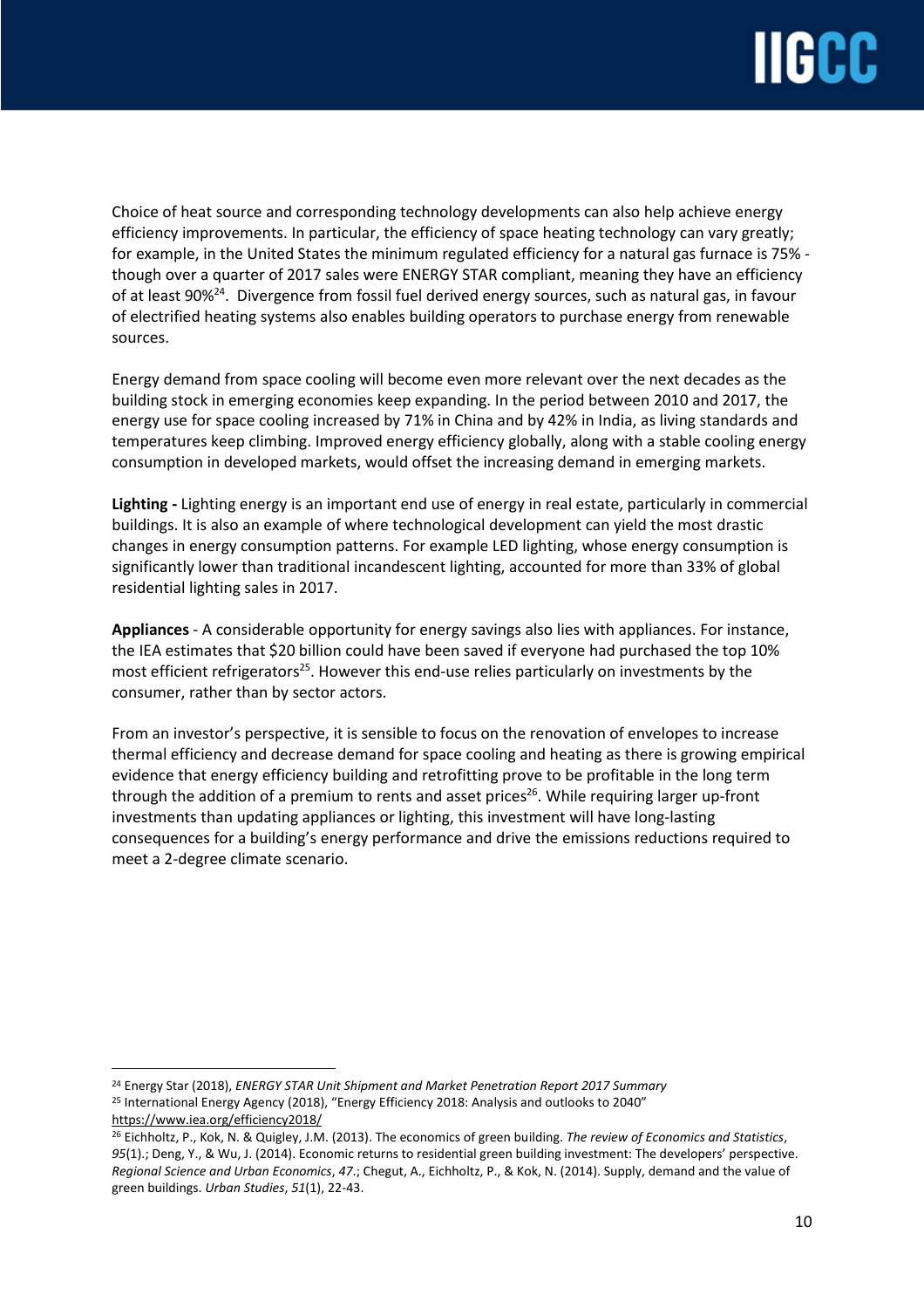

## **6. Transition risks: Regulations, stakeholder initiatives, investment requirements and split incentives**

Low carbon transition risk for real estate assets include potential obsolescence and depreciation because of changing legal regulations and practice and preference from investors and occupiers. These changes are driven by an increasing volume of rules, standards and market led initiatives aimed to mitigate the energy and climate footprint of the sector. Transition risks have started to materialise since the property sector began adopting ambitious sustainability targets following the Paris Agreement. A large majority of the Nationally Determined Contributions (NDCs), or carbon reduction pledges, submitted by countries during the negotiation of the Paris Agreement include the building sector: out of 192 NDCs, 132 explicitly mention property<sup>27</sup>.

According to the IEA the majority of the policy efforts across the world have concentrated on the buildings energy use. In 2017, 38% of building energy use was covered by some sort of policy or regulation, and that this was an increase from 28% in 2010<sup>28</sup>.

Growing climate and energy regulatory pressure are changing the way the property sector operates. Regulation efforts have been deployed across different jurisdictions. In addition, market led initiatives are setting new standards to positively influence the sector's environmental footprint. For example, power purchase agreements: off-site renewable energy has traditionally been sourced via energy providers enabling corporate customers to sign up to green tariffs; however, there is often no guarantee of origin from the generator. Direct power purchase is an alternative and the agreement can provide assurance on the source of the energy while also providing security of demand for the supplier.

### a. Regulations

In Europe, the European Commission introduced in 2010 the Energy Performance of Buildings Directive (EPBD<sup>29</sup>) to reduce the energy and carbon footprint of the sector. In July 2018, the revised EPDB entered into force. This directive supports cost-effective renovation aiming to decarbonise the building stock by 2050; it promotes the deployment of smart technologies to automate devices regulating temperature; and it contributes to the development of e-mobility by introducing the requirement to install charging stations for carparks of a certain size.

Some member states have put in place policy actions based on the data gathered through energy performance certificates. For example, in October 2019 the UK government published its future trajectory for Minimum Energy Efficient Standards (MEES) for non-domestic commercial buildings. The consultation follows earlier UK commitments to achieve net zero carbon emissions by 2050. Under the current consultation the government propose a new plan to raise the minimum EPC rating from 'E' to 'B' by 2030<sup>30</sup>.

85% of existing commercial buildings in England and Wales would need improvements to achieve the EPC band B target, with investment costs up to £5 billion.

 $\overline{a}$ <sup>27</sup> International Energy Agency (2018), Global Alliance for Buildings and Construction *Global Status Report*

<sup>&</sup>lt;sup>28</sup> IEA (2016), "Energy Efficiency Market Report" p.81

<sup>&</sup>lt;sup>29</sup> <https://ec.europa.eu/energy/en/topics/energy-efficiency/buildings>

<sup>30</sup> [https://assets.publishing.service.gov.uk/government/uploads/system/uploads/attachment\\_data/file/839362/future](https://assets.publishing.service.gov.uk/government/uploads/system/uploads/attachment_data/file/839362/future-trajectory-non-dom-prs-regulations-consultation.pdf)[trajectory-non-dom-prs-regulations-consultation.pdf](https://assets.publishing.service.gov.uk/government/uploads/system/uploads/attachment_data/file/839362/future-trajectory-non-dom-prs-regulations-consultation.pdf)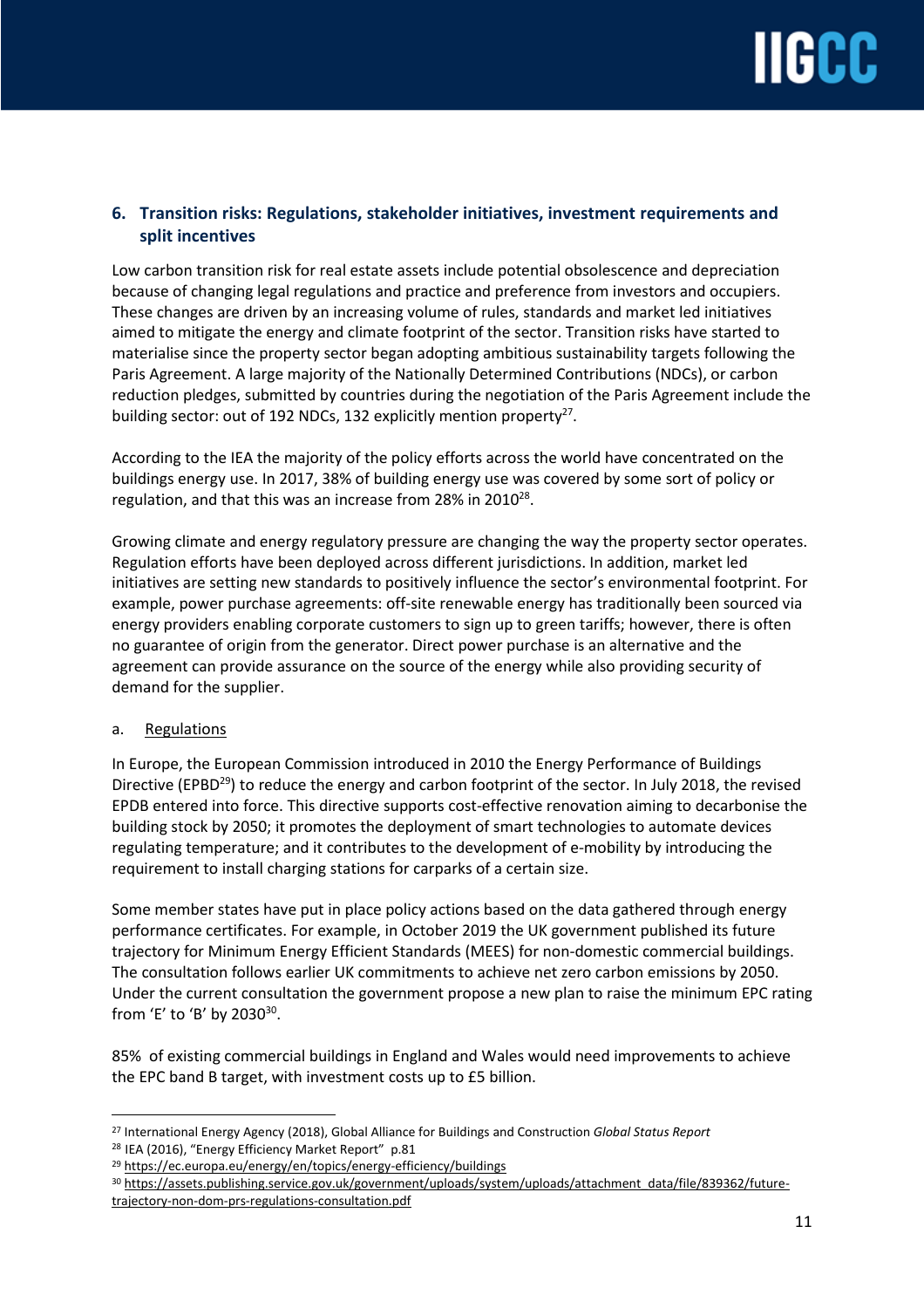## **IIGCC**

Offices in the Netherlands need to have a minimum energy label C by 2023 or they cannot be let $^{31}$ . Germany plans a national carbon emissions trading system covering the transport and buildings sector in 2021 with the allowance price increasing from €10/tonne in 2021 to €35/tonne in 2025 $^{32}$ .

Countries from outside the EU have been actively updating their building codes and energy certificates, as well as creating incentives. In 2016, China introduced the National Standard for the Energy Consumption of Buildings, requiring the monitoring of energy indicators for new and existing buildings. India updated its Energy Conservation Building Code, which encourages passive design strategies and the installation of clean energy systems, but enforcement is weak<sup>33</sup>. In the US, the key building energy efficiency policies are set at the state level. Most of the states with major real estate concentrations have adopted energy codes equal to or better than the relevant 2013 standard set by the American Society of Heating, Refrigerating and Air-Conditioning Engineers $^{\text{34}}$ .

Likewise, for retrofitting in the US the main driver is state energy efficiency resource standards, which show a similar pattern<sup>35</sup>. New York City passed a new law (Local Law 97) capping carbon emissions per square foot of building space by 2024 and 2030. Buildings whose carbon intensity is beyond the cap will have to pay a penalty (USD 268 per tCO2)<sup>36</sup>. In Canada, the Alberta government started charging carbon levy<sup>37</sup> on all carbon emissions, at a rate of \$20/tonne in 2017 and \$30/tonne in 2018, action that could have material impact on Canadian REITs operational income.

Australian government and industry established the National Carbon Offset Standard for Buildings (NCOS)<sup>38</sup>. This is a voluntary standard to manage greenhouse gas emissions and to achieve carbon neutrality. It provides best practice guidance on how to measure, reduce offset, report and audit emissions that occur as a result of the operations of a building. This must be certified by NABERS (National Australian Built Environment Rating System) system developed in 1998<sup>39</sup>.

Australia has a similar program to the US PACE scheme that is widely known as Environmental Upgrade Finance (EUF). Three of Australia's eight states and territories have enacted EUF legislation covering over 60% of Australia's population, including its two largest cities Melbourne and Sydney. Singapore has an ambition to have 80 per cent of its buildings certified as sustainable under its Green Mark scheme by 2030. India also has introduced a net-zero building framework.

Tokyo also has the Carbon Reduction Reporting for Small and Medium Entities (CRR) that mandates the annual reporting of CO2 emissions for existing small and medium-sized facilities in the Tokyo metropolitan. These facilities comprise some 60% of total CO2 emissions in Tokyo's industrial and commercial sectors. In addition to the mandatory component, CRR has succeeded in attracting a

<sup>31</sup> RVO (March 2019). [https://www.rvo.nl/onderwerpen/duurzaam-ondernemen/gebouwen/wetten-en-regels](https://www.rvo.nl/onderwerpen/duurzaam-ondernemen/gebouwen/wetten-en-regels-gebouwen/energielabel-c-kantoren)[gebouwen/energielabel-c-kantoren](https://www.rvo.nl/onderwerpen/duurzaam-ondernemen/gebouwen/wetten-en-regels-gebouwen/energielabel-c-kantoren)

<sup>&</sup>lt;sup>32</sup> Clean Energy Wire (September 2019), "Germany bets on slow-starting CO2 price, slew of incentives to reach 2030 climate goals"[www.cleanenergywire.org/news/german-government-reaches-agreement-climate-strategy-co2-pricing](http://www.cleanenergywire.org/news/german-government-reaches-agreement-climate-strategy-co2-pricing) 33 PNNL (2014) [https://www.pnnl.gov/main/publications/external/technical\\_reports/PNNL-23217.pdf](https://www.pnnl.gov/main/publications/external/technical_reports/PNNL-23217.pdf)

<sup>34</sup> US Department of Energy (2019) <https://www.energycodes.gov/status-state-energy-code-adoption>

<sup>35</sup> ACEEE (2019) <https://aceee.org/topics/energy-efficiency-resource-standard-eers>

<sup>36</sup> Code Green Solutions (2019) [https://www.codegreensolutions.com/nyc-carbon-emissions-bill-passed-into-law-local-law-](https://www.codegreensolutions.com/nyc-carbon-emissions-bill-passed-into-law-local-law-97-what-it-means-for-commercial-building-owners/)[97-what-it-means-for-commercial-building-owners/](https://www.codegreensolutions.com/nyc-carbon-emissions-bill-passed-into-law-local-law-97-what-it-means-for-commercial-building-owners/)

<sup>37</sup> Alberta Carbon Pricing, <https://www.alberta.ca/climate-carbon-pricing.aspx>

<sup>38</sup> <https://www.environment.gov.au/climate-change/government/carbon-neutral/ncos>

<sup>39</sup> <https://www.nabers.gov.au/>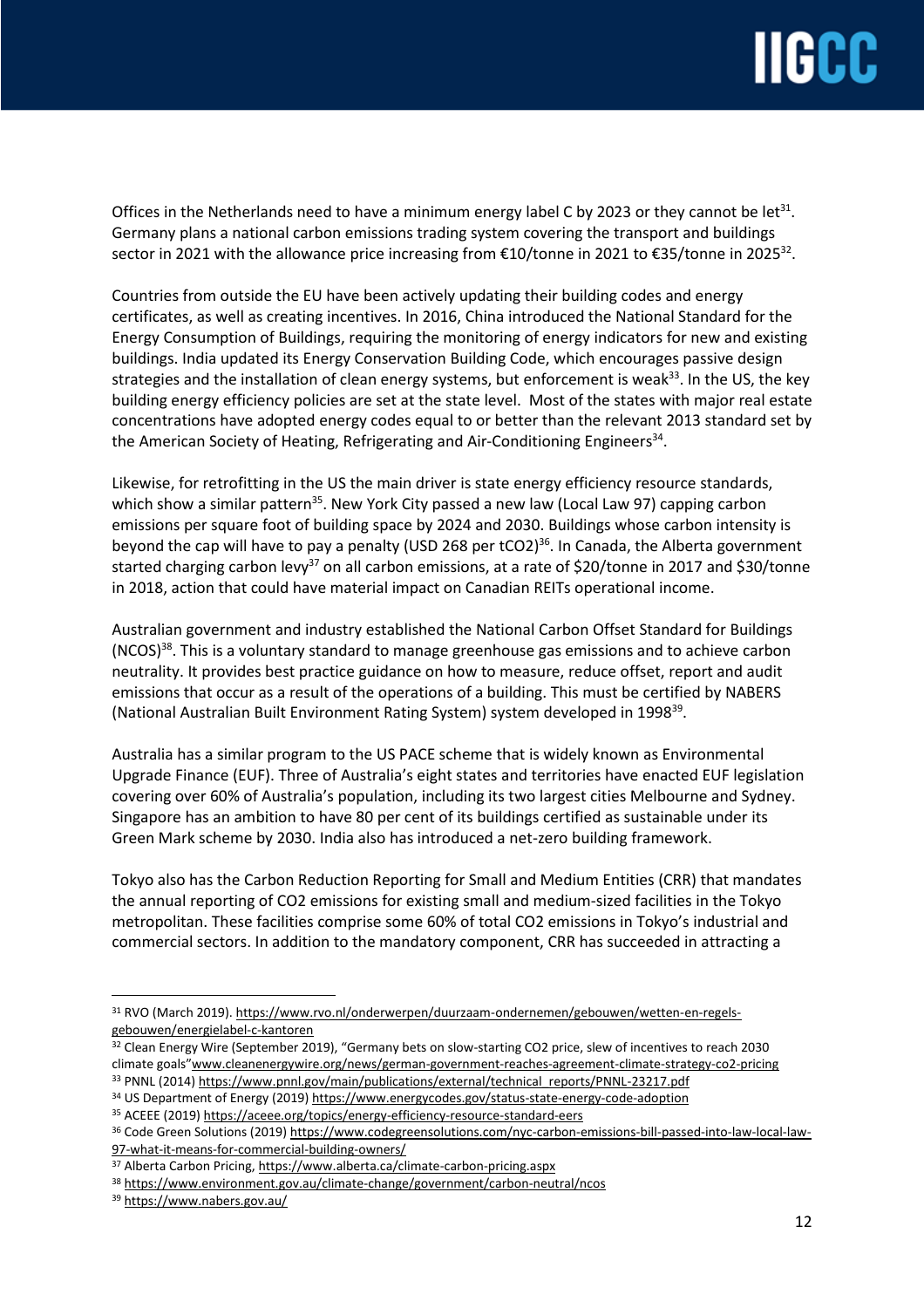large number of voluntary submissions from facilities keen to monitor annual emissions and compare to industry benchmarks.<sup>40</sup>

## b. Stakeholder initiatives

The private sector has actively called for action to transform the property sector. In 2017, the World Green Building Council (WGBC)<sup>41</sup> suggested that green buildings meet the goals of the Paris Agreement by requiring all new buildings to be net-zero carbon by 2030. In addition, it proposed all existing buildings be net-zero carbon by 2050. Currently, just 0.01% of the total building stock can be considered net-zero carbon<sup>42</sup>.

Moreover, 26 cities and 6 states and regions, have committed to cut greenhouse gas emissions in new and existing buildings following the WorldGBC's net-zero Carbon Building Commitment. These cities have established a roadmap for action, including, developing incentives for energy retrofits, and measuring progress annually and reporting accordingly $^{43}$ .

At the UN The "Three Percent Club"<sup>44</sup> – a coalition of countries, businesses, and institutions – commit to putting in place more ambitious energy efficiency policies and working to drive a 3 percent annual global increase in energy efficiency, a target necessary to meet global climate goals while enhancing economic prosperity in all countries.

## **TCFD and the property sector**

In July 2017, the Financial Stability Board's Taskforce on Climate-related Financial Disclosures (TFCD) issued recommendations for the disclosure of climate-related risk by all companies. The TFCD issued supplementary guidelines for the property and other real asset sectors.

A group of twenty pension funds, insurers and asset managers working with UNEP FI on a pilot project for implementing the TCFD<sup>1</sup>. Each member of the Investor Pilot Group was able to analyse at least one portfolio and trial different scenarios—the results of which some investors explored in case studies, including for real estate physical and transition risks.

## c. Investment requirements for the sector's low-carbon transition

The Carbon Risk Real Estate Monitor (CRREM) is developing a property type-specific model for global commercial and residential real estate decarbonisation. CRREM<sup>45</sup> concluded that the sector will need to decarbonize by 91% by 2050 in order to align with the 1.5-degree Scenario. Preliminary analysis of GRESB participants that disclose asset data found that by 2030, nearly 30% of office, retail, hotel and healthcare portfolios could be stranded, which could rise to 74% by 2050<sup>46</sup>.

 $\overline{a}$ <sup>40</sup> Urban Efficiency II(C40 Cities) Japan Case Study [https://www.c40.org/case\\_studies/urban-efficiency-2-carbon-reduction](https://www.c40.org/case_studies/urban-efficiency-2-carbon-reduction-reporting-program)[reporting-program](https://www.c40.org/case_studies/urban-efficiency-2-carbon-reduction-reporting-program)

<sup>41</sup> WorldGBC (2019), Net Zero Carbon Commitment, http://www.worldgbc.org/thecommitment

<sup>42</sup> WorldGBC (Sept 2019) <https://www.worldgbc.org/advancing-net-zero>

<sup>43</sup> <https://www.worldgbc.org/thecommitment>

<sup>44</sup> Global EE Alliance (Sept 2019) [https://eeglobalalliance.org/news/new-global-effort-on-climate-change-targets-3](https://eeglobalalliance.org/news/new-global-effort-on-climate-change-targets-3-increase-in-energy-efficiency-per-year) [increase-in-energy-efficiency-per-year](https://eeglobalalliance.org/news/new-global-effort-on-climate-change-targets-3-increase-in-energy-efficiency-per-year)

<sup>45</sup> CRREM (2019) <https://www.crrem.eu/stranding-risk-carbon/>

<sup>46</sup> GRESB 2019 <https://gresb.com/2019-real-estate-results/>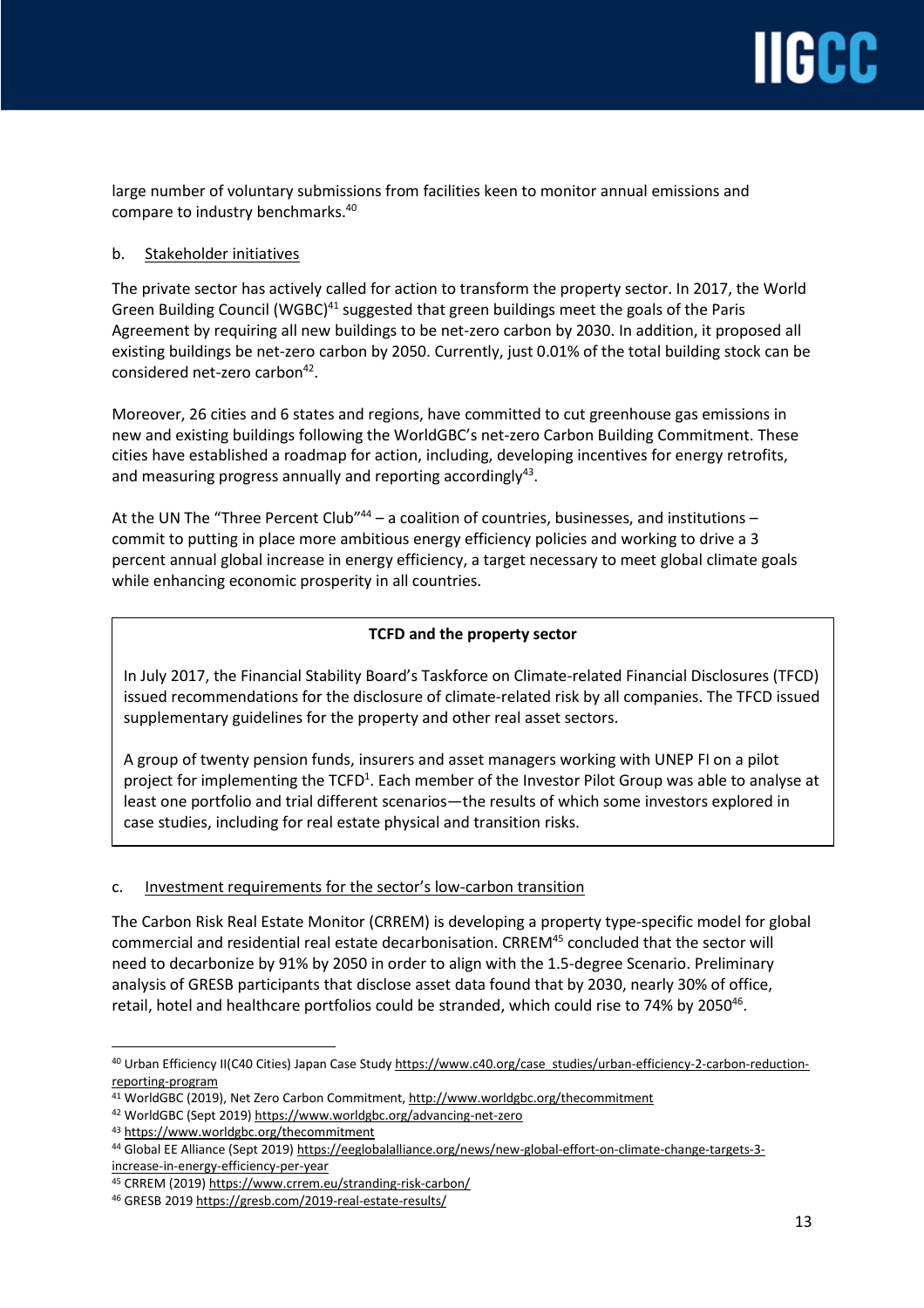

*Figure 2: 2°C GHG intensity target pathways of Austrian commercial real estate subsectors<sup>47</sup>*

CRREM's analysis demonstrates that significant investment is required to 'Paris proof' real estate portfolios: both to anticipate and comply with current and future public policies, and to provide an equitable contribution to global emission reduction efforts.

According to the IEA<sup>48</sup>, spending on energy efficient technologies for buildings increased to US \$140 billion in 2017, a 3% increase from the previous year. However, the growth rate of energy efficiency investment as a total proportion of total investment slowed from the 6-11% growth rates seen from 2014-16.

This may be an underestimate as real estate investors provide a large amount of 'invisible' energy efficiency investment in the building sector. This investment takes place during a fund's or real estate company's investment life cycle, new development, renovation, planned and preventive maintenance and active building management.

The IEA estimates that US\$4 trillion is required over 2014-2035 to improve buildings' energy efficiency and meet the Paris Agreement goals<sup>49</sup>. Annual investment would need to increase to US\$220 billion by 2025 and US\$360 billion by 2040.

In order to roughly estimate the energy efficiency CapEx requirements for listed real estate companies, a comparison of the total property value of listed companies with the value of all

<sup>48</sup> IEA 2019 <https://www.iea.org/topics/energyefficiency/>

<sup>47</sup> Hirsch, Jens; Lafuente, Juan José; Recourt, Rik; Spanner, Maximilian; Geiger, Peter; Haran, Martin; McGreal, Stanley; Davis, Peadar; Taltavull, Paloma; Perez, Raul; Juárez, Francisco; Martinez, Ana Maria; Brounen, Dirk (2019): Stranding Risk & Carbon. Science-based decarbonising of the EU commercial real estate sector. CRREM report No.1, 2019, Wörgl, Austria

<sup>49</sup> IEA 2019 <https://www.iea.org/wei2019/>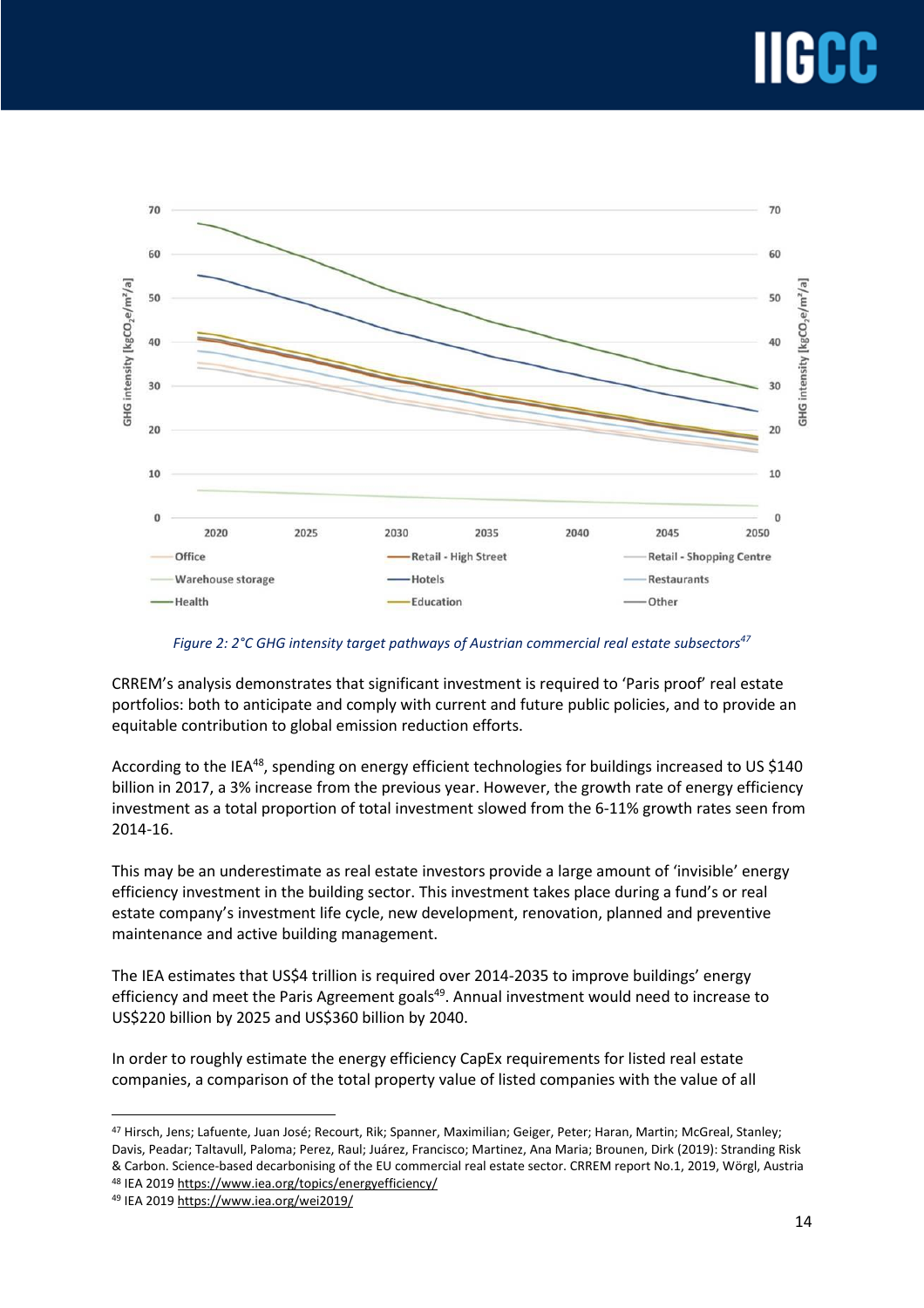buildings around the world is undertaken. UNEP<sup>50</sup> estimates that the total value of all owned property is US \$95 trillion while the total value of listed real estate companies' buildings<sup>51</sup> is estimated at EUR 8tn, or 8.14% of all buildings.

A relatively simplistic estimate is therefore that 8% of IEA's projected total building related energy efficiency investment to 2035 is required by listed real estate companies: US \$325 billion. This should be seen as a starting point for investment requirements as it may be easier for policy makers to encourage or require higher levels of energy efficiency by real estate investors than encouraging the billions of individual home-owners to sufficiently reduce the energy use and carbon emissions.

There are a variety of financial instruments that can be used by real estate investors to contribute to the goal of realising the financial benefits of energy efficiency projects. The EU Energy Efficiency Financial Institutions Group (EEFIG) report<sup>52</sup> reviewed the pros and cons of a number of major and emerging financial instruments. The appendix of the EEFIG contains a brief review the most relevant instruments for real estate investors including green bonds and on-bill finance mechanisms.

Real estate companies and investors have a role to encourage governments to implement policies and support the development of financial instruments which facilitate energy efficiency investment.

### d. Addressing the split incentive, principal and agent problem in transition risk

A key challenge for energy efficiency investments in commercial buildings is that investment decisions are often based on short-term time horizons and there can be a split incentive between the owner and the occupier – meaning the occupant not the owner usually pays the energy bills, reducing the direct financial incentive to undertake renovation works (or energy is included in rent). Notwithstanding this, commercial buildings are often larger, more energy intensive, are often owned in portfolios, managed like financial assets and have their own facilities managers who can be a useful technical resource, when adequately incentivized.

There are two main mechanisms for addressing the split incentive in the real estate sector: green leases and some initiatives such as on-bill financing (which is explained in more depth further on).

Although green lease language may vary, the fundamental requirement is that the landlord can recover from tenants the cost of energy efficiency upgrades to the building. The benefit of green leases is that it overcomes the challenge of split incentives traditionally faced in commercial real estate. Although the landlord typically makes the capital investments in buildings to improve energy performance, the cost savings associated with the improvements inure to the tenant. A green lease aligns the incentives between landlord and tenant to make more efficiency projects financially feasible for both parties.

To help promote green leases in the US, IMT along with the Retail Industry Leaders Association the International Council of Shopping Centers and other landlords and tenants established the Landlord-Tenant Energy Partnership<sup>53</sup> to share experiences and catalyse greater use of green leases. For the

<sup>50</sup> UNEP 2018 <https://unepinquiry.org/publication/the-value-of-everything/>

<sup>51</sup> MSCI 2018 <https://www.msci.com/documents/10199/6fdca931-3405-1073-e7fa-1672aa66f4c2>

<sup>52</sup> EEFIG 2017 [https://www.eefig.eu](https://www.eefig.eu/)

<sup>53</sup> Landlord Tenant Energy Partnership (2019) <http://www.landlordtenantenergypartnership.org/>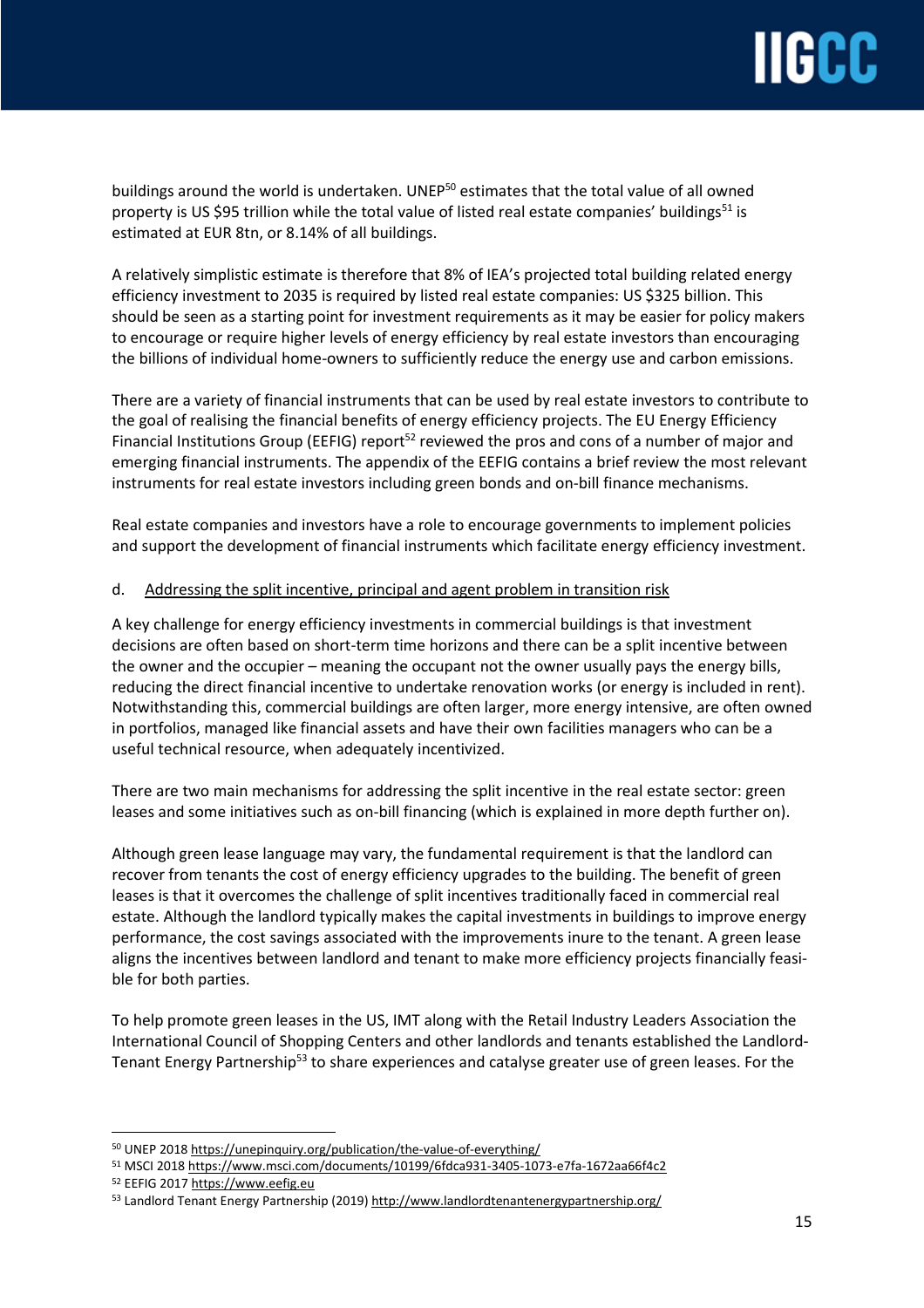

past four years, an award from this Partnership, IMT and the US Department of Energy has recognised real estate owners and tenants green lease leadership<sup>54</sup>.

Another important opportunity is the leverage of wider use of energy-use data collection to align the interests of landlords and tenants. Some data platforms allow both landlords and tenants to upload energy-use data in real time. With tenant permission, landlords can then design whole-building solutions to optimize energy-use – often with minimal capital outlays - in both common and tenant spaces, track progress and set energy-savings and GHG reduction targets.

<sup>54</sup> Green Lease Leaders (2019) <https://www.greenleaseleaders.com/recipients/>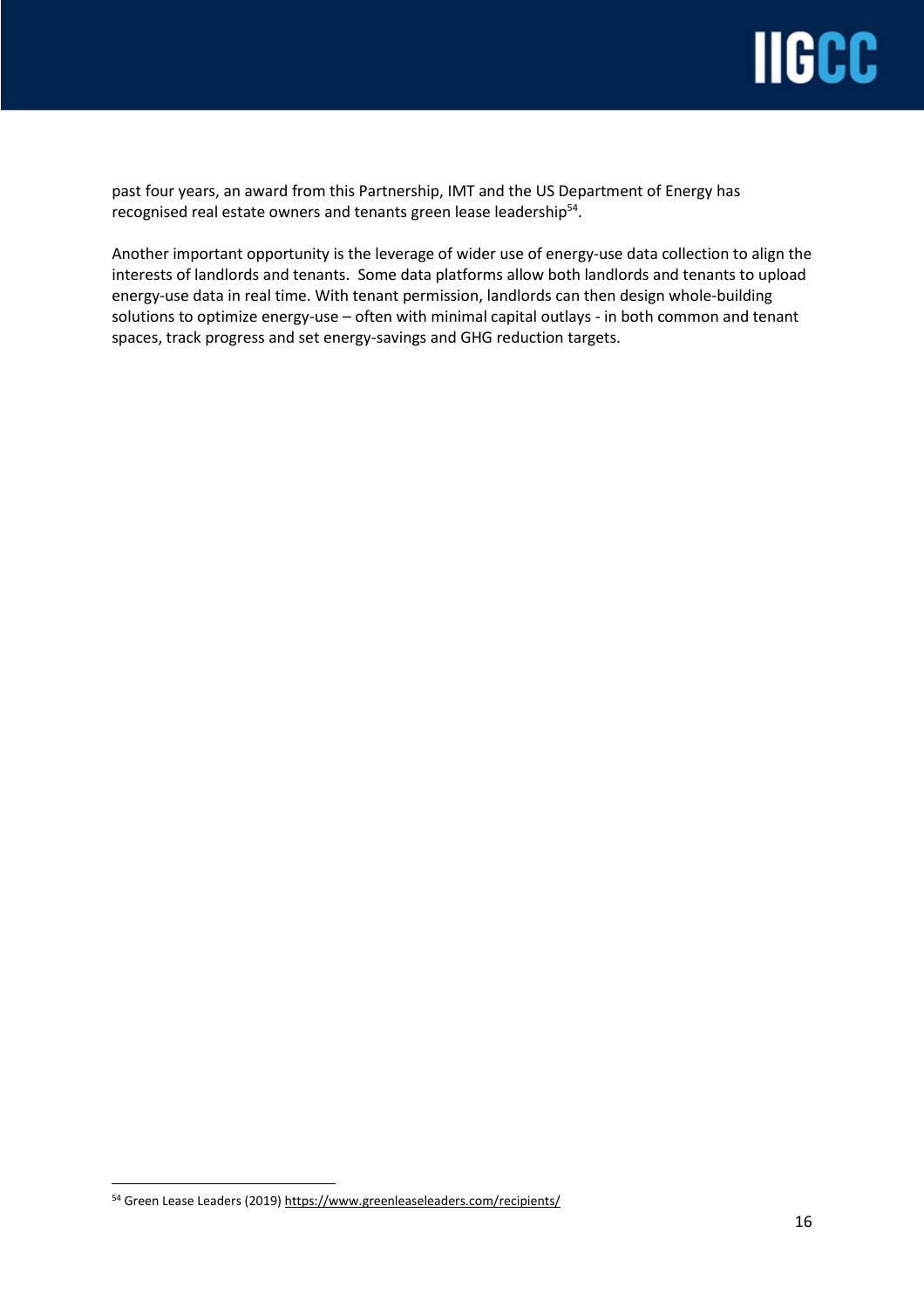## **7. Disclosing ESG and low-carbon transition risks**

This chapter addresses trends for sustainable certification of assets and sustainability reporting by listed real estate companies.

## a. Trends for sustainable certification of assets – existing buildings only

Certification schemes are designed to demonstrate the green credentials of a project – during its development, as well as for its operations. The BRE's Building Research Establishment Environmental Assessment Method (BREEAM<sup>55</sup>) is recognized as the first and oldest version of rating schemes currently available in the market, with a methodology developed in the early 1990s. Over the past 25 years a patchwork of various rating schemes has emerged, with GRESB recognizing about 200 different rating schemes for the real estate sector.

Rating schemes typically fall into two main categories: (a) holistic schemes, and (b) single issue schemes. The first determine an overall holistic score for a complete building. The latter focus on a specific topic e.g. energy (energy performance certificates), materials (e.g. Cradle-to-Cradle<sup>56</sup>), health and wellbeing (e.g. WELL<sup>57</sup>, Fitwell<sup>58</sup>). Although the vast majority of schemes are voluntary, some have been developed and/or are endorsed by authorities, like the Energy Performance Certificate in Europe. In The Netherlands the voluntary BREEAM in Use scheme is recognised to demonstrate compliance with the EU Energy Efficiency Directive.

Given the large number of certification schemes active in the market, as well as varying levels of transparency and comparability, it is a challenge to determine the market share of the various schemes. Given the significant numbers of reporters to GRESB, the GRESB database was selected as a proxy for the market share of individual rating schemes for listed real estate. Judging by floor space, four rating schemes can be considered as the global leaders as shown in the graphs below. Overall, the GRESB database indicates that less than 20% of global institutional real estate (by floor space) is certified.



Figure 3: Share of certified assets owned by listed real estate companies per region (% by m2) - Source: GRESB

<sup>55</sup> BREEAM (2019) [www.breeam.com](http://www.breeam.com/)

<sup>56</sup> <https://www.c2ccertified.org/>

<sup>57</sup> <https://www.wellcertified.com/>

<sup>58</sup> https://fitwell.org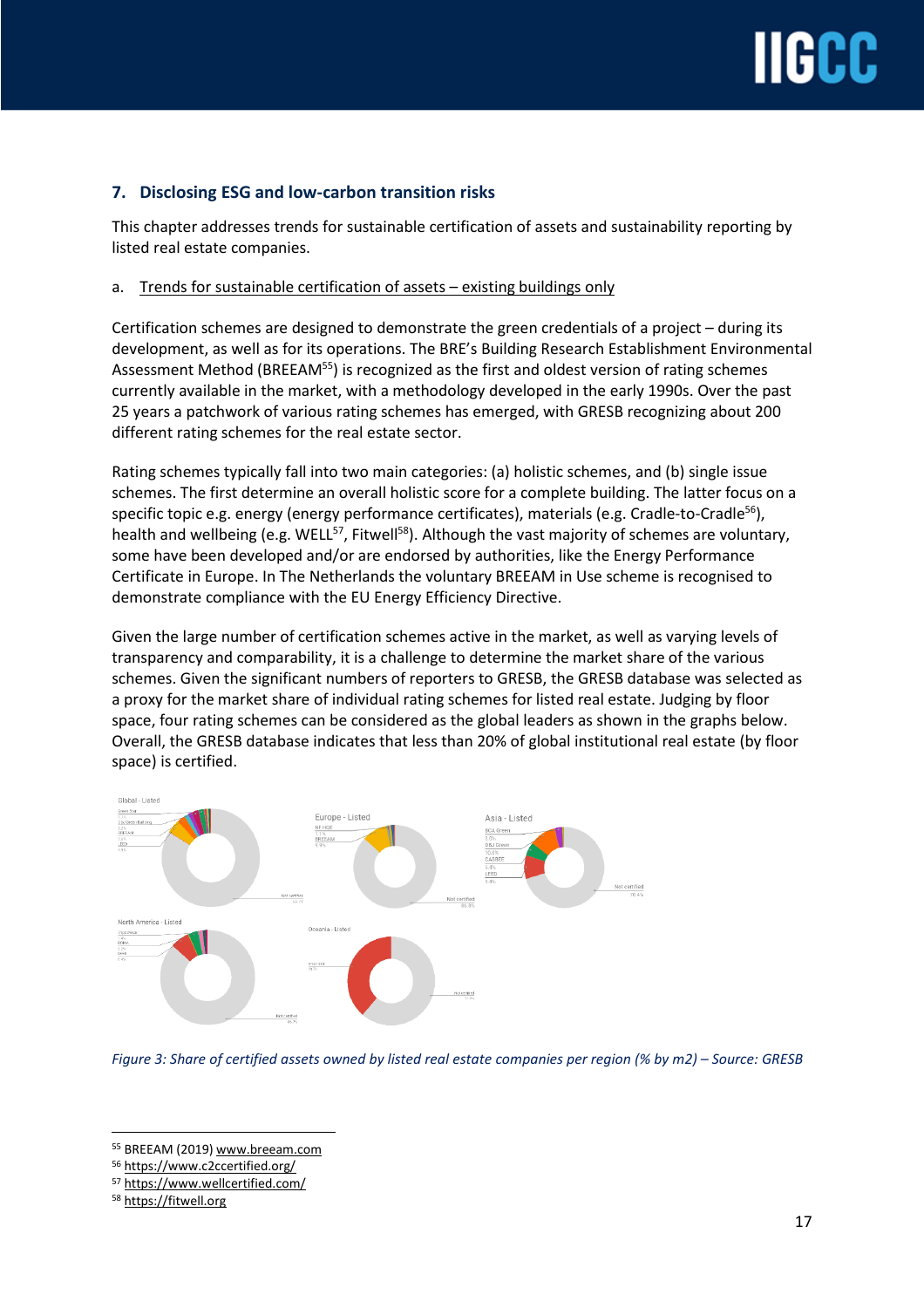

Although these schemes are used to demonstrate the green credentials of an individual asset, it makes sense to question whether they can play a role in helping the market to combat climate change. Both LEED and BREEAM have received criticism in this regard (although there are ongoing improvements – for example BREEAM is now taking on board CRREM pathways). In late 2018, institutional investors were asked to endorse an open letter to the LEED Steering Committee, stating that LEED must be updated to address climate change<sup>59</sup>. It appears that LEED fails to incorporate deep CO<sub>2</sub> reductions as a requirement at different levels of LEED. But even the world's most sustainable office building, which received the highest BREEAM score, isn't enough to save the planet<sup>60</sup>.

## b. Trends on reporting from REITs

Over the past decade there has been a significant increase in reporting on sustainability by listed real estate companies, and a growing number of reporting standards have emerged to support this trend. This section covers global patterns in reporting by REITs and highlights the most important reporting standards, guidelines and frameworks available in the market, namely (a) GRESB, (b) GRI, (c) PRI and (d) EPRAs Sustainability Best Practices Recommendations Guidelines. The global value of REITs is estimated to be US \$2 trillion, as opposed to US \$8 trillion for the entire professionally managed property sector<sup>61</sup>.

According to the GRESB Public Disclosure, GRESB is the most widely used real estate sustainability reporting framework across Europe, Asia-Pacific and North America, with 55% of developed listed property companies and REITs using GRESB for investor reporting. However, there are strong regional differences in the use of sustainability reporting standards in the real estate industry.

In Europe there is widespread adoption of the EPRA Sustainability Best Practices Recommendations (sBPR). The uptake of Sustainability Accounting Standards Board and TCFD reporting standards was still limited in 2018, and is therefore not included in the overview. From an investor point of view GRESB can be considered as the only standard which can provide institutional investors with required information to assess sustainability performance at a global scale through the investor portal. The disadvantage of the other standards is that these do not provide a consistent report to the investor and the information needs to be consolidated by the investors.

<sup>59</sup> <https://leeduser.buildinggreen.com/blog/leed-must-be-updated-address-climate-change>

<sup>60</sup> [https://www.dezeen.com/2018/10/12/opinion-foster-partners-bloomberg-sustainability-climate-change-phineas](https://www.dezeen.com/2018/10/12/opinion-foster-partners-bloomberg-sustainability-climate-change-phineas-harper/)[harper/](https://www.dezeen.com/2018/10/12/opinion-foster-partners-bloomberg-sustainability-climate-change-phineas-harper/)

<sup>&</sup>lt;sup>61</sup> MSCI (2018) Real Estate Market Size 2017 [https://www.msci.com/documents/10199/6fdca931-3405-1073-e7fa-](https://www.msci.com/documents/10199/6fdca931-3405-1073-e7fa-1672aa66f4c2)[1672aa66f4c2](https://www.msci.com/documents/10199/6fdca931-3405-1073-e7fa-1672aa66f4c2)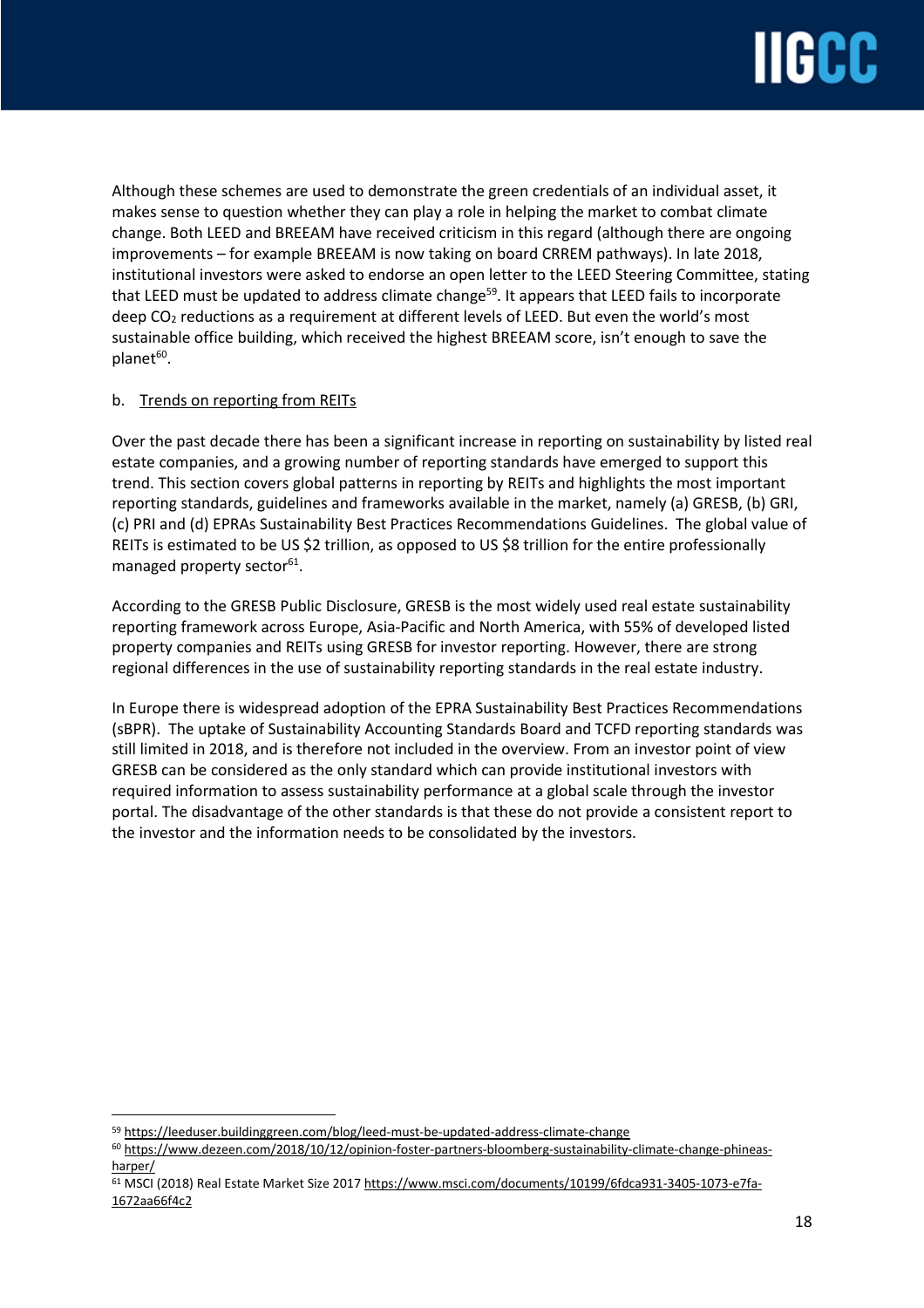

Most Commonly Used Reporting Standards in the listed Real Estate Industry in 2018

Today, more than 100 institutional investors, collectively representing over US \$18 trillion in institutional capital, use GRESB data and analytical tools. In 2019, GRESB assessed 1,005 real estate funds and property companies, covering more than 100,000 assets, of which more than 66,000 reported at the asset level, across 64 countries and representing over US \$4.1 trillion in gross asset value. The Assessment evaluates performance against seven sustainability aspects and is aligned with other international reporting standards such as GRI, PRI, and EPRA.

The listed real estate dataset of GRESB covers 240 entities, an additional 33 listed companies/REITS compared with 2018, representing 61.2% coverage of the major developed listed real estate indices. Where listed companies do not report directly to GRESB, GRESB calculates a Public Disclosure Level<sup>62</sup> using publicly available information. In this way GRESB is able to provide full coverage of the major developed listed real estate indices.

The overall GRESB benchmark, covering both listed and unlisted entities, has grown from less than 200 participants in 2010 to more than 1,005 in 2019. This growth in response rate is accompanied by an increase in ESG performance, shown by the year-on-year increase in GRESB scores.

The next chapter examines physical climate risks including GRESB's Resilience Module.

*Figure 4: Most commonly used reporting standards in the listed real estate industry in 2018 Source: GRESB Public Disclosure, 2018*

<sup>62</sup> GRESB (2019) <https://gresb.com/real-estate-public-disclosure/>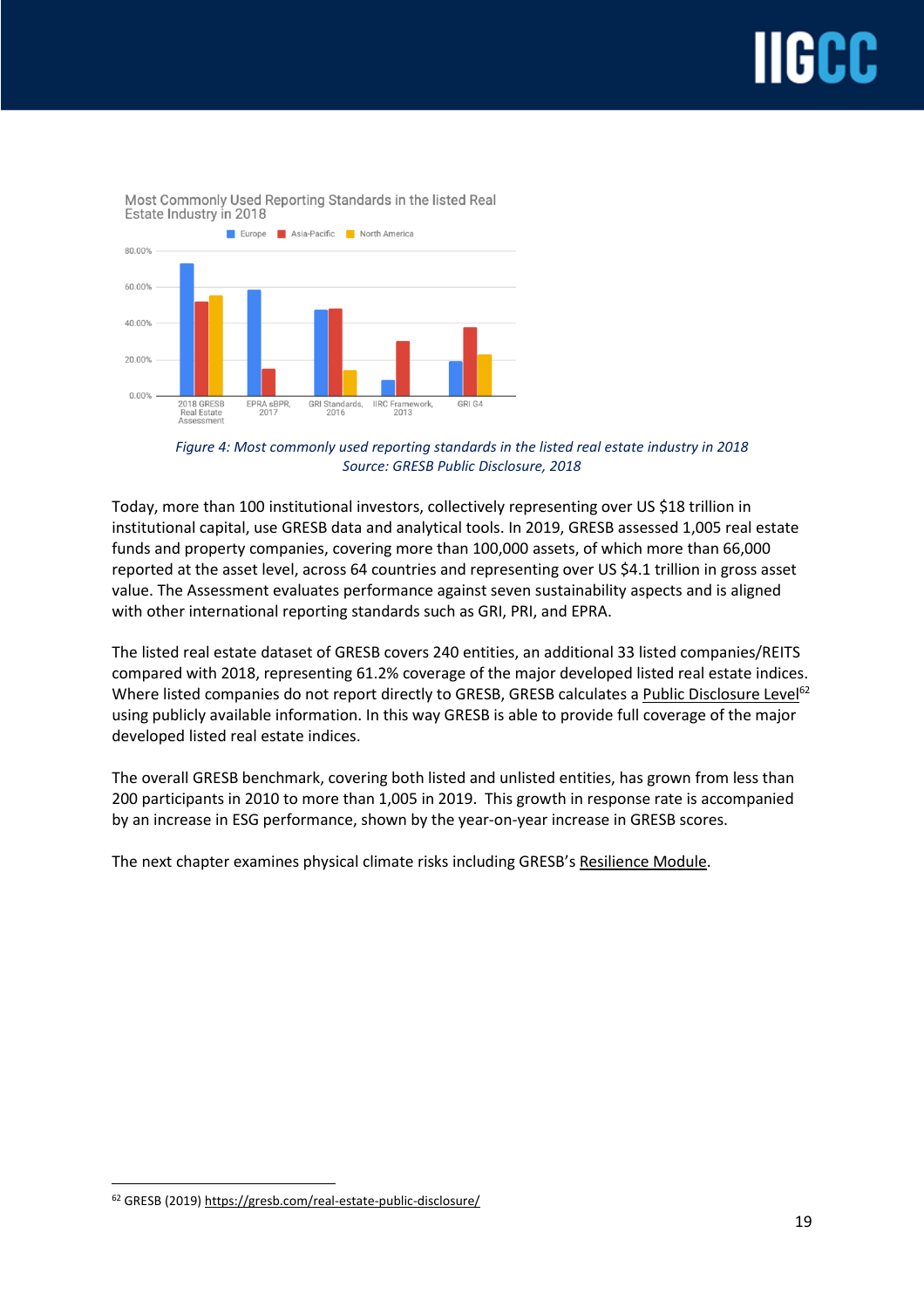## **8. Physical climate risks for real estate companies**

The World Economic Forum's 2018 Global Risk Report concludes that climate and disaster related risks account for three of the top five risks by likelihood and four by impact $^{\rm 63}$ . Global weatherrelated disasters cost a record US \$344 billion in 2017, including US \$212 billion in uninsured losses. Even if carbon emissions were to stop today, our planet is locked in to significant physical impacts $^{64}$ . This section therefore reviews recent efforts to assess and manage physical climate risks within the real estate sector.

## a. Physical risk assessment in real estate

A number of methodologies for estimating physical risks of property portfolios but different models may have different strengths and weaknesses and levels of transparency (black box models). Before a market standard emerges, real estate investors should use a single assessment across their portfolio.

One report assessed exposure in the real estate investment market to physical climate impacts. The analysis of REITs' exposure to physical climate risk, covered over 73,500 properties owned by 321 REITs. It was found that 17% of properties were exposed to flood risk (as shown in the following figure), 6% to sea level rise and 12% to cyclones<sup>65</sup>. A key observation was that the most exposed REITs are primarily concentrated in Asia. In Japan, 27 percent of the REIT-owned real estate market is exposed to flood risk and 15 percent exposed to sea level rise by 2040. Thirty-seven Japanese REITs have their entire portfolio exposed to the highest risk for typhoon globally.

A separate analysis found that physical risk was leading to reduce real estate values. "*Properties* exposed to sea level rise in some parts of the United States are selling at a 7% discount to those with *less exposure, and the value of commercial real estate is expected to equally reflect these risks. Leveraging forward-looking data on risk exposure can allow REIT investors to anticipate changes in market valuations and react accordingly*."<sup>66</sup>

In July 2018 a group of 16 banks published a report on their efforts to begin evaluating physical climate risk on their agricultural, energy and commercial building and retail mortgage loan portfolios and to develop methodologies to evaluate impact on key credit risk metrics<sup>67</sup>.

The real estate methodology assesses potential changes in retail mortgages and income producing real estate property values and loan to value ratios during extreme weather events. Evidence indicates that extreme events can reduce property values by between 5% and 20%.

Potential updates to flood risk maps / zones, or insurance price or availability could have additional influence on property factors but were excluded from the initial methodology. Property values are highly location-specific and are influenced by many factors, such as market conditions, location, property size and rental incomes. Banks and investors can refine the high-level estimates by

<sup>63</sup> WEF (2019) https://www.weforum.org/reports/the-global-risks-report-2019

<sup>64</sup> University of Princeton, (2013) <https://phys.org/news/2013-11-emissions-carbon-dioxide-earth-centuries.html>

<sup>&</sup>lt;sup>65</sup> 42 and GeoPhy (Oct 2018), <http://427mt.com/2018/10/11/climate-risk-real-estate-investment-trusts/>

<sup>&</sup>lt;sup>66</sup> A. Bernstein, M. Gustafson and R. Lewis (4 May 2018), "Disaster on the Horizon: The Price Effect of Sea Level Rise", Journal of Financial Economics

<sup>67</sup> UNEP FI (July 2018), [http://www.unepfi.org/wordpress/wp-content/uploads/2018/07/NAVIGATING-A-NEW-](http://www.unepfi.org/wordpress/wp-content/uploads/2018/07/NAVIGATING-A-NEW-CLIMATE.pdf)[CLIMATE.pdf](http://www.unepfi.org/wordpress/wp-content/uploads/2018/07/NAVIGATING-A-NEW-CLIMATE.pdf)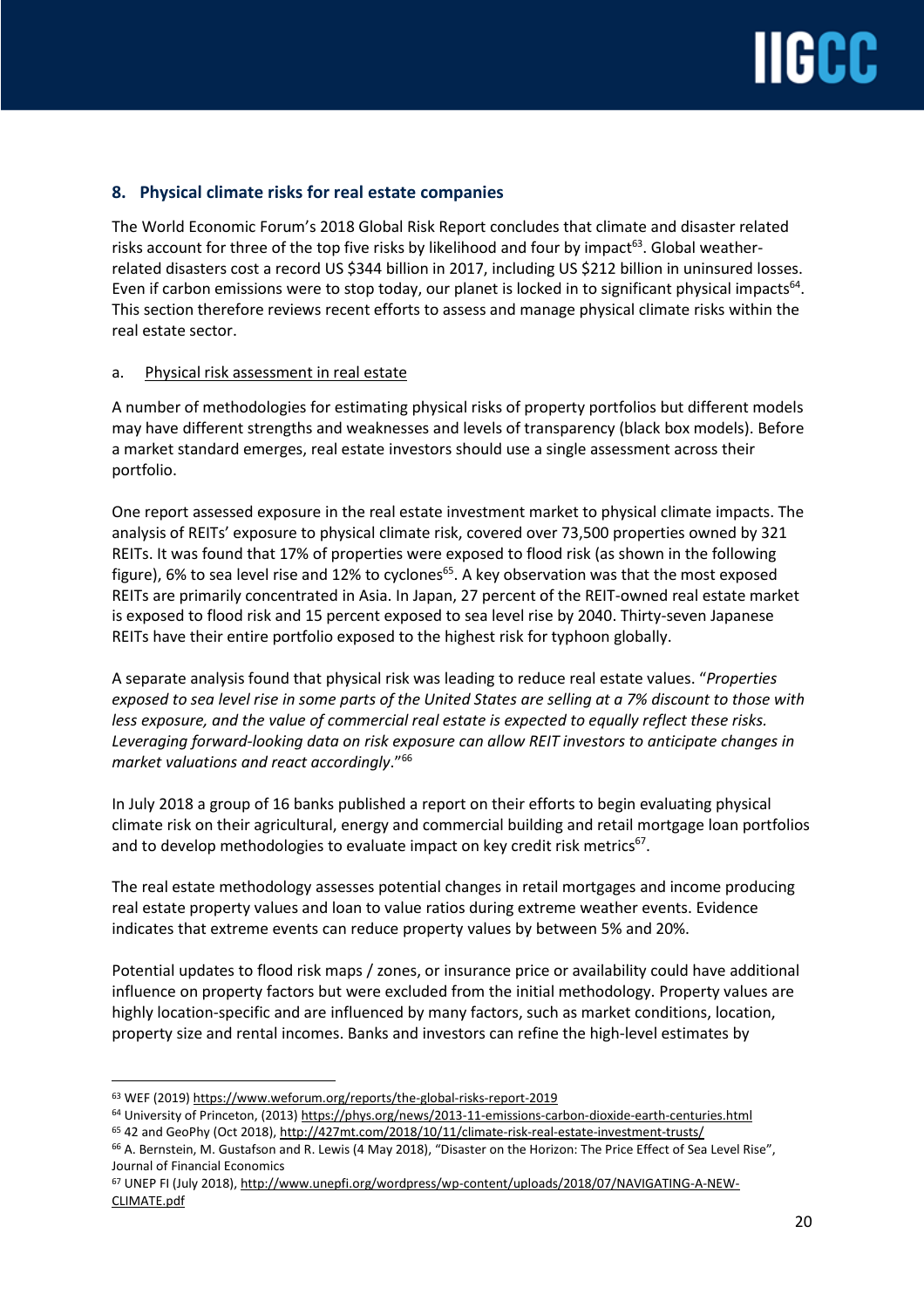undertaking their own analysis of how past extreme events have affected property values in their portfolios.

Some asset managers have suggested that it is a myth that property/flood insurance will give sufficient protection; risk assessment is not a ranking of which coastal cities are most at risk of sea level rise; and maps of flood risk do not tell a full risk. A portfolio level assessment can also be a tool to help better inform insurance requirements and can help identify and prioritize properties for further investigation. At the property level, a climate risk and resilience assessment can provide capital and operational recommendations, allowing a manager to improve preparedness and develop a resiliency plan tailored to the building.

## b. Disclosing physical climate risks and opportunities

In July 2019, the European Commission updated its guidance for Member States to implement the Non-Financial Disclosure Directive<sup>68</sup>. This Directive became EU law in 2014, requiring Member States to implement legislation that requires certain non-financial disclosures from around 6,000 companies with more than 500 employees. The updated guidance include for the first time, a focus on physical climate risks. The guidance recommends that companies use a physical climate risk key performance indicator of:

## "*Assets committed in regions likely to become more exposed to acute or chronic physical climate risks. i.e. 15% of book value of exposed real assets"*

We think that more companies disclosing this indicator is a good starting point, but, is not a sufficiently broad or deep indicator.

To advance the TCFD's framework regarding physical climate risks and opportunities, the European Bank for Reconstruction and Development (EBRD) and the Global Center on Adaptation (GCA) convened a group of financial institutions to recommend how corporations should disclose physical climate risks and business opportunities. A set of recommendations were published in May 2018 $^{69}$ .

One of the basic components of the recommended physical risk disclosure guidelines is for companies to work towards applying insurance sector metrics of annual 1 in 20 year; 1 in 100 year; and 1 in 200 year value at risk from extreme weather event disruption to operations, production, suppliers, customers and markets. The idea of applying insurance-related metrics to corporate physical climate risks stems from Willis Towers Watson's "1 in 100" Initiative<sup>70</sup>. It should be noted that insurance metrics are still short term with regards to real climate risk and forward-looking risk assessments.

We suggest that the further evolution of physical risk and opportunity disclosure from listed real estate companies, including within GRESB's Resilience Module, draw on the EBRD/GCA recommendations. We also suggest that green rating schemes will draw on work from e.g. CRREM, since building certifications can play a crucial role in this regard.

<sup>68</sup> European Commission (July 2019); [https://ec.europa.eu/info/publications/non-financial-reporting](https://ec.europa.eu/info/publications/non-financial-reporting-guidelines_en#climate)[guidelines\\_en#climate](https://ec.europa.eu/info/publications/non-financial-reporting-guidelines_en#climate)

<sup>69</sup> EBRD and GCA (May 2018) <https://www.physicalclimaterisk.com/>

<sup>&</sup>lt;sup>70</sup> UN Environment and UNEP DTU (2014) climateinitiativesplatform.org/index.php/The\_1-in-100\_Initiative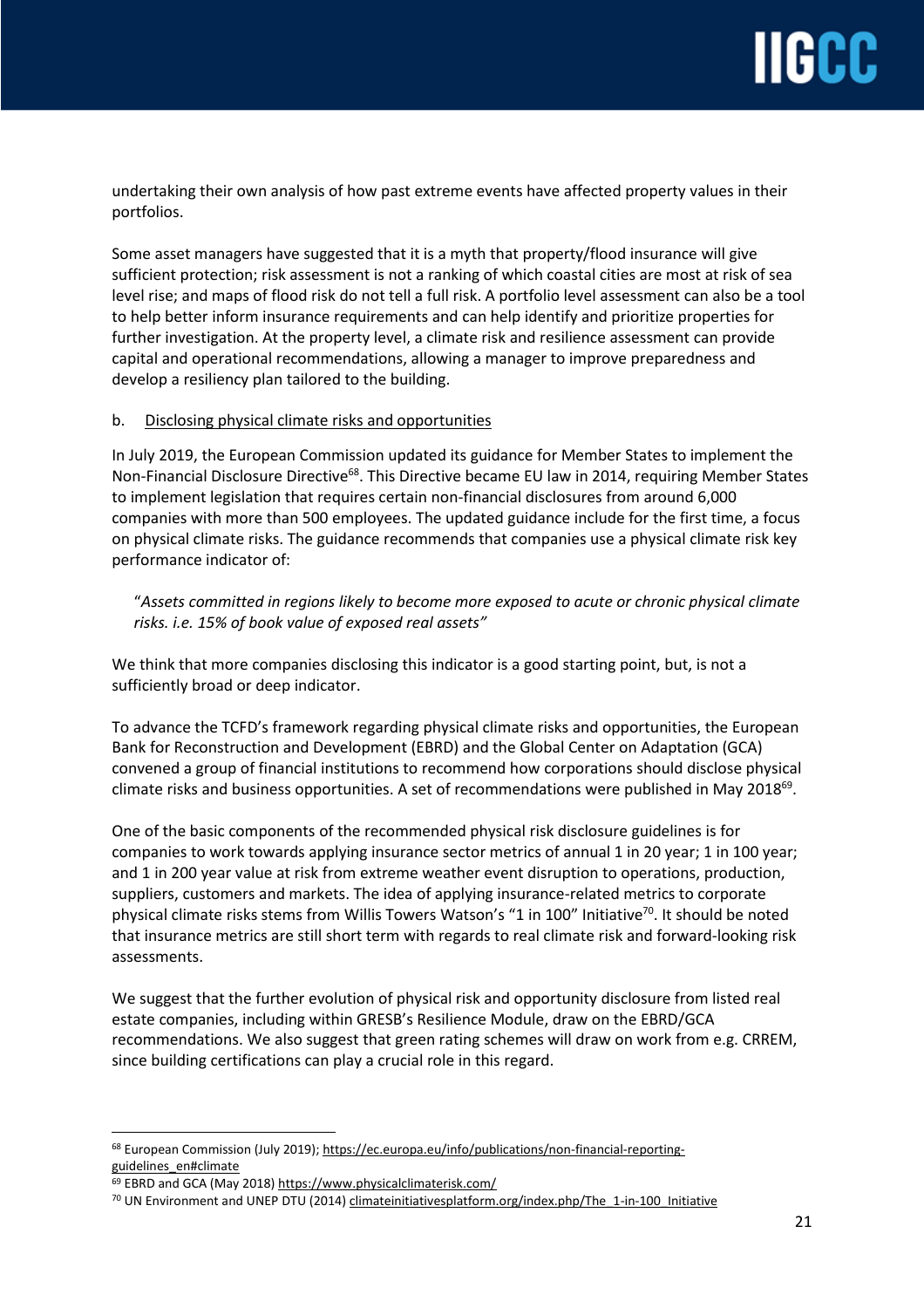

### c. GRESB's Resilience Module

In 2018, GRESB's annual assessment report included for the first time an optional module on resilience. GRESB followed other expert organisations in defining resilience as the capacity of companies and investment funds to survive and thrive in the face of social and environmental shocks and stressors (including but not limited to climate change).

In the first year, 121 property companies, real estate funds and developers completed the GRESB real estate Resilience Module. In the second year, participation doubled. The Resilience Module is planned as a three year to increase awareness, motivate internal discussion and to provide basic transparency for investors. A summary of the 2018 findings, along with resilience best practices for real estate companies, can be found in the GRESB Resilience and Real Assets Special Report<sup>71</sup>. Further analysis of the second year results will be published later in 2019.

While 25% of Resilience Module participants reported comprehensive programs with activities including governance, risk management, business strategy, and measurement. The remaining 75% of participants reported highly variable programs, often lacking any activity in one or more of the core categories recommended by the TCFD.

While the new Resilience Module data provides clear, comparable indicators for the existence and breadth of climate-risk and resilience activities. However, it is not yet possible to robustly evaluate the quality of risk management activities, such as the assessment of relevant risks and direct connections to asset-level mitigation measures. Further indicators will be developed for 2020.

<sup>71</sup> GRESB (2018) Resilience and Real Assets Special Report [http://gresb](http://gresb-public.s3.amazonaws.com/2018/Documents/Resilience_Report.pdf)[public.s3.amazonaws.com/2018/Documents/Resilience\\_Report.pdf](http://gresb-public.s3.amazonaws.com/2018/Documents/Resilience_Report.pdf)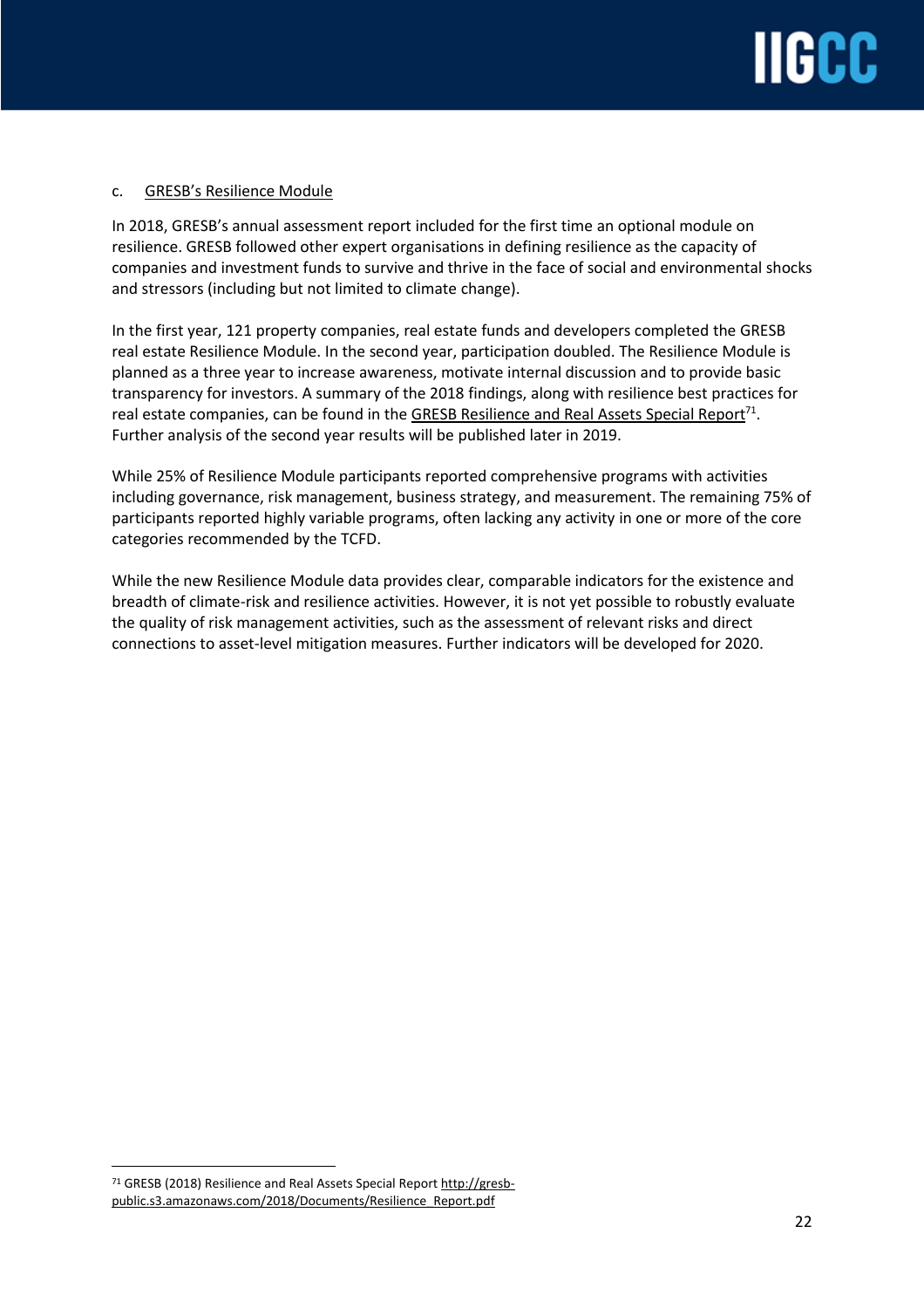## **IIIGCC**

## **9. Investor expectations and questions for companies**

In order to ensure robust, responsive and resilient business strategies, and encourage a smooth transition to lower carbon economy, the following are expectations and guiding questions for investors to raise in their discussions with the board and management of listed real estate companies.

## a. Governance

## Expectation:

*Establish a strong and complete governance framework and process to support board's oversight and accountability of climate change strategy. The board should be in position to ensure that climate related risks (physical and transition) impacting property assets and portfolios are properly managed and that the strategy, and to monitor the implementation of effective planning so the company is transitioning to a low carbon economy.*

Questions for board members:

- 1. Does the company undertake analyses of its exposure to short, mid, and long term climate risk? If so, what are the outputs?
- 2. How is the Board involved in the overseeing of the company's climate risk policy? Has the Board nominated a member or committee with explicit responsibility for oversight of the climate change and/or ESG strategy?
- 3. How is the Remuneration Committee ensuring that incentives are aligned with the company's climate risk strategy?

Questions for sustainability professionals:

- 4. What knowledge, experience and expertise do board members have to oversee the climate and sustainability strategy of the company?
- 5. How would climate targets deploy across the company, specially targeting portfolio and property managers?
- 6. To what extent is climate change incorporated into your in-house and external training and education programmes?

### b. Strategy and scenario planning

## Expectation:

*Take action to reduce greenhouse gas emissions and make business operations consistent with the Paris agreement targets – notably via a net-zero emissions commitment – and to undertake physical risk assessments. Companies are expected to implement their strategic decisions based on scientific climate scenarios.*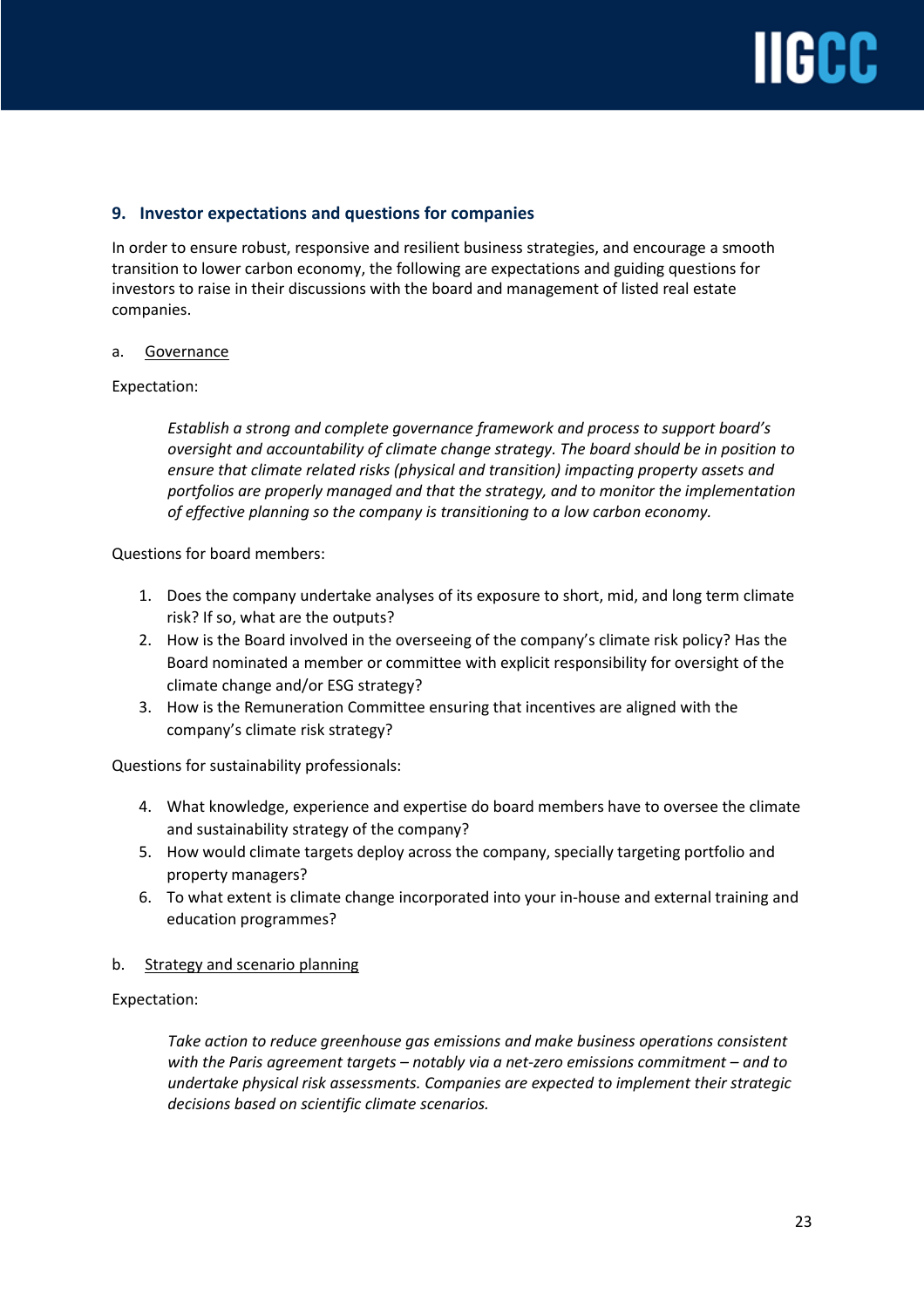Questions for board members:

- 1. Did you conduct a climate scenario analysis, describing the implications for the business of various scenarios?
- 2. According to your climate scenario, how will transition and physical risks impact your business strategy and the resilience of your property assets?

Questions for sustainability professionals:

- 3. How do the carbon intensity trends from your climate scenario differ from other climate scenarios (e.g. International Energy Agency)?
- 4. What are the key assumptions in your climate scenario with respect to:
	- Policy changes (regional, national and local level)
	- Energy and carbon prices
	- Tenant retention and occupancy rates
	- Technology changes
	- Physical risks
- 5. Do you have Asset-level Sustainability Action Plans in place to integrate ESG ambitions and concrete actions in the portfolio?
- 6. When modelling your strategy with regard to climate-related risks and opportunities, how do the outcomes of climate scenarios translate into business decisions?
	- Research and development, operating and capital expenditure, mergers and acquisitions, debt?
	- Higher share of green buildings in the portfolio?
	- Energy efficiency improvements?
	- Due diligence on acquisition and procurement decisions for new assets?
	- Active asset management strategy to sell or upgrade high energy consuming assets?
	- How is ESG integrated into long-term maintenance plans per asset?

## c. Risk management

## Expectation:

*Integrate climate related risks (including physical, regulatory/technology and changes in market preferences/behaviour) into overall risk management, aiming to monitor and control how these risks affect the company operations and the value of its property portfolios.* 

Questions for board members:

- 1. Does the company have a policy or process to identify and assess climate-related risks and opportunities? Both at portfolio and asset level, using scenarios and forward projections.
- 2. Does the company integrate climate-related risks in the overall risk management function?

Questions for sustainability professionals:

3. How energy efficiency standards and regulation for property assets could impact the value of your company's property assets?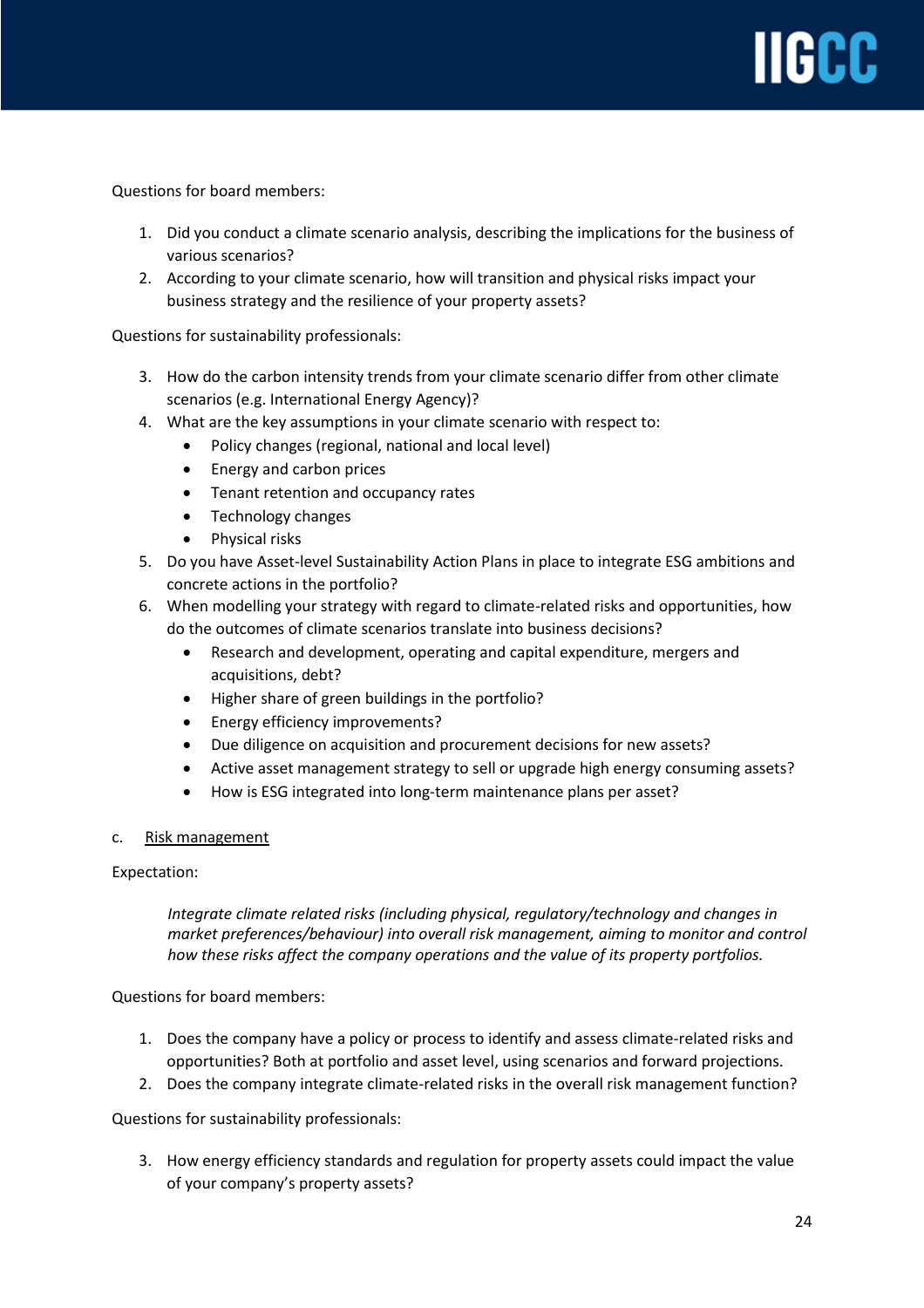- 4. Depending on the property asset types (office/retail, logistics…), and geographic location would there be different climate change risk factors?
- 5. Do you integrate climate risk assessments and short/medium term targets in individual asset business plans to ensure that budget is available to achieve net-zero carbon targets?

## d. Metrics and targets

## Expectation:

 $\overline{a}$ 

*Develop a framework to track and reduce material emissions (scope 1, 2, 3) and energy use of the whole building. Determine and disclose the property portfolio's opportunities and risks from stronger building energy efficiency policies, technology changes and shifts in tenant preferences for green buildings (climate transition risks). Start to assess, develop, manage and disclose physical climate risk metrics and targets, drawing upon recent guidance that suggests using Value at Risk from future extreme weather events<sup>72</sup> .*

Questions for board members:

- 1. Has the company set long-term relative or absolute targets for reducing its greenhouse gas emissions? From owner-operated assets? From tenant-operated assets? From development projects? From embodied carbon in materials used in new buildings and project retrofits? Are the targets in line with 1.5 and or 2 degree scenarios, and what methodology at asset level has been used?
- 2. Can you describe the investment decisions to ensure that direct, indirect and tenants' emissions (i.e. scope 1, 2 and 3) are reduced?
- 3. How are you reflecting the risks of climate change (both physical and transition) in your financial statements, including your balance sheet? Do you have adequate comfort that the auditor of your financial statements is incorporating these climate risk factors into its own methodologies?

Questions for sustainability professionals:

- 4. Describe the action to ensure that energy intensity, energy use and carbon emission targets and disclosures cover 100% of assets, including landlord and tenants' spaces.
- 5. Can you describe your approach to measuring, incentivizing, and improving sustainability impacts of tenants?
- 6. Do you have a net-zero carbon target for new developments as well as for existing buildings?
- 7. How is your company conducting assessments relating to flood risk, windstorms, overheating and wildfires? Is your company disclosing what share of investment value and share of rental income is allocated to areas with High / Medium / Low risk?
- 8. What share of assets under management is certified and can you disclose information by rating level (% by value)?

<sup>72</sup> EBRD and GCA, May 2018. "Advancing TCFD Guidance on Physical Climate Risks and Opportunities" <https://www.physicalclimaterisk.com/advancing-tcfd-guidance-physical-climate-risk>